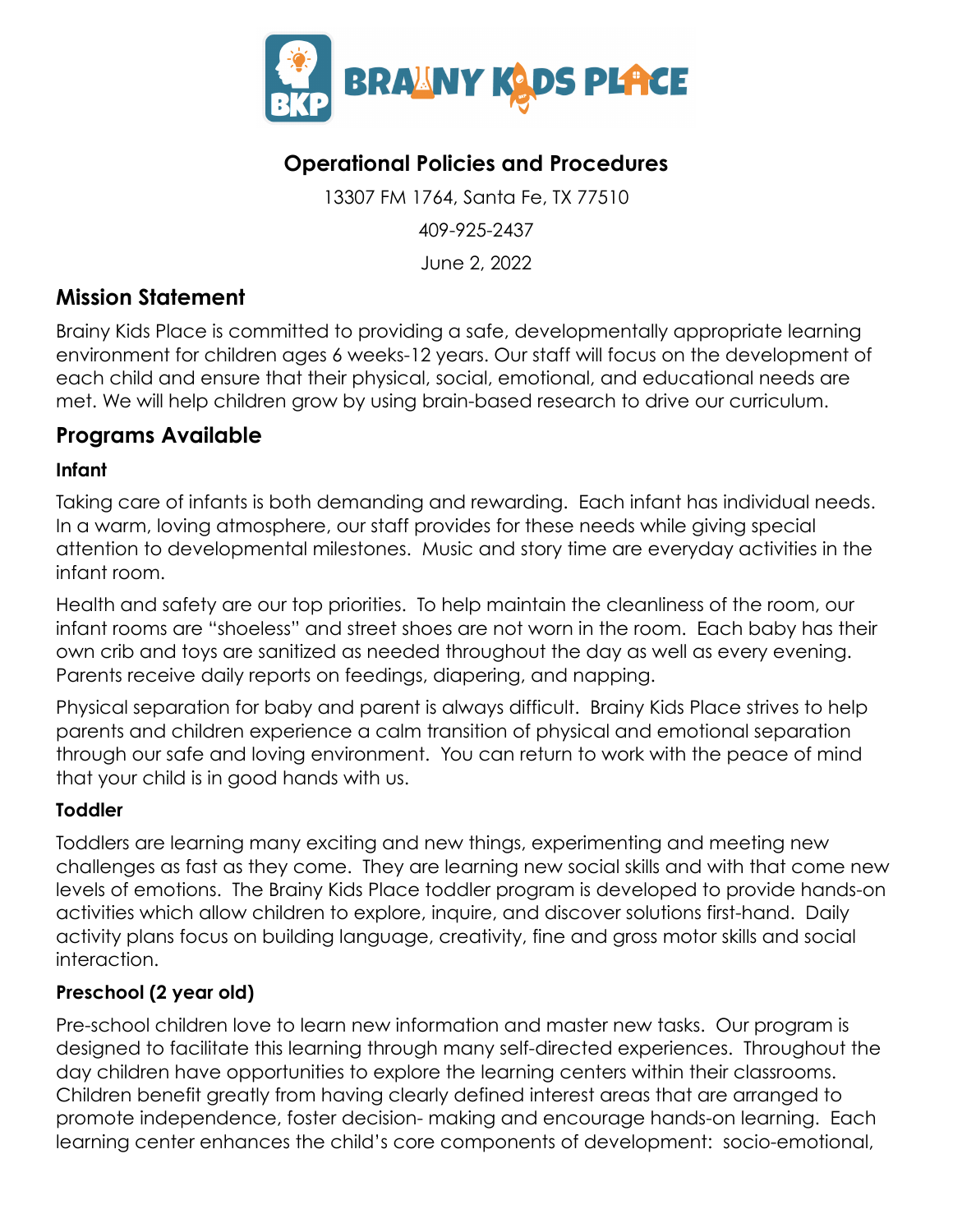language, cognitive, physical, and aesthetic. The curriculum enhances the learning centers through a thematic approach. Children have many opportunities to see how reading and writing are useful before they are instructed in letter names, sounds and word identification. An abundance of these experiences provide children opportunities to develop language and literacy skills.

Physical developmental needs are met daily with opportunities to use large muscles, including running, jumping, and balancing. Small muscle skills will be strengthened through play activities such as puzzles, painting, and cutting.

We have designed our pre-school program to be part of a nurturing and loving environment where your child is our number one priority. When children receive warm, responsive care, they feel safe and secure.

### **Pre- Kindergarten (3 and 4 year old)**

The concept that children learn best through play is reflected in the setup of each classroom with learning centers designed to foster choice and independence. This environment encourages experimentation and provides comfort in freedom of choice. The atmosphere encourages independence and the building of self-esteem. We have developed our Pre-Kindergarten program using the criteria from the Texas Pre-K Guidelines to make sure our students are well prepared for Kindergarten and First Grade. Literacy focuses on a balanced approach between phonics and whole language. Math skills are developed through hands-on experience and experimentation with manipulatives.

#### **Before and After School Care**

We provide before and after school care for children who attend public schools in our area. They have an afternoon snack, organized sports, games, art, and other fun activities in the afternoons. Brainy Kids Place was designed to meet the interest of school age children. Homework assistance is given to those who request it. All day care is available for summer and other school holidays including teacher in-service days.

#### **Classroom Assignments**

Children are assigned to their classroom by age/developmental level for Infant through Toddler rooms. For the Preschool and Pre K classrooms, children are assigned by birthdate with the consideration of developmental milestones as well. We are not able to move a child up to the next age level classroom prior to their birthday due to classroom ratio requirements.

### **General Center Information**

#### **Hours of Operation and Late Pick Up**

Brainy Kids Place is open from 6:30 am to 6:30 pm, Monday through Friday, twelve months a year. We have an academic schedule and ask that you have your child in attendance by 10 am so that they can benefit from the program and we can have lunch prepared for them.

All students must be picked up no later than 6:30 pm each evening. Please make plans to have your child and his/her belongings gathered so that everyone is able to leave on time.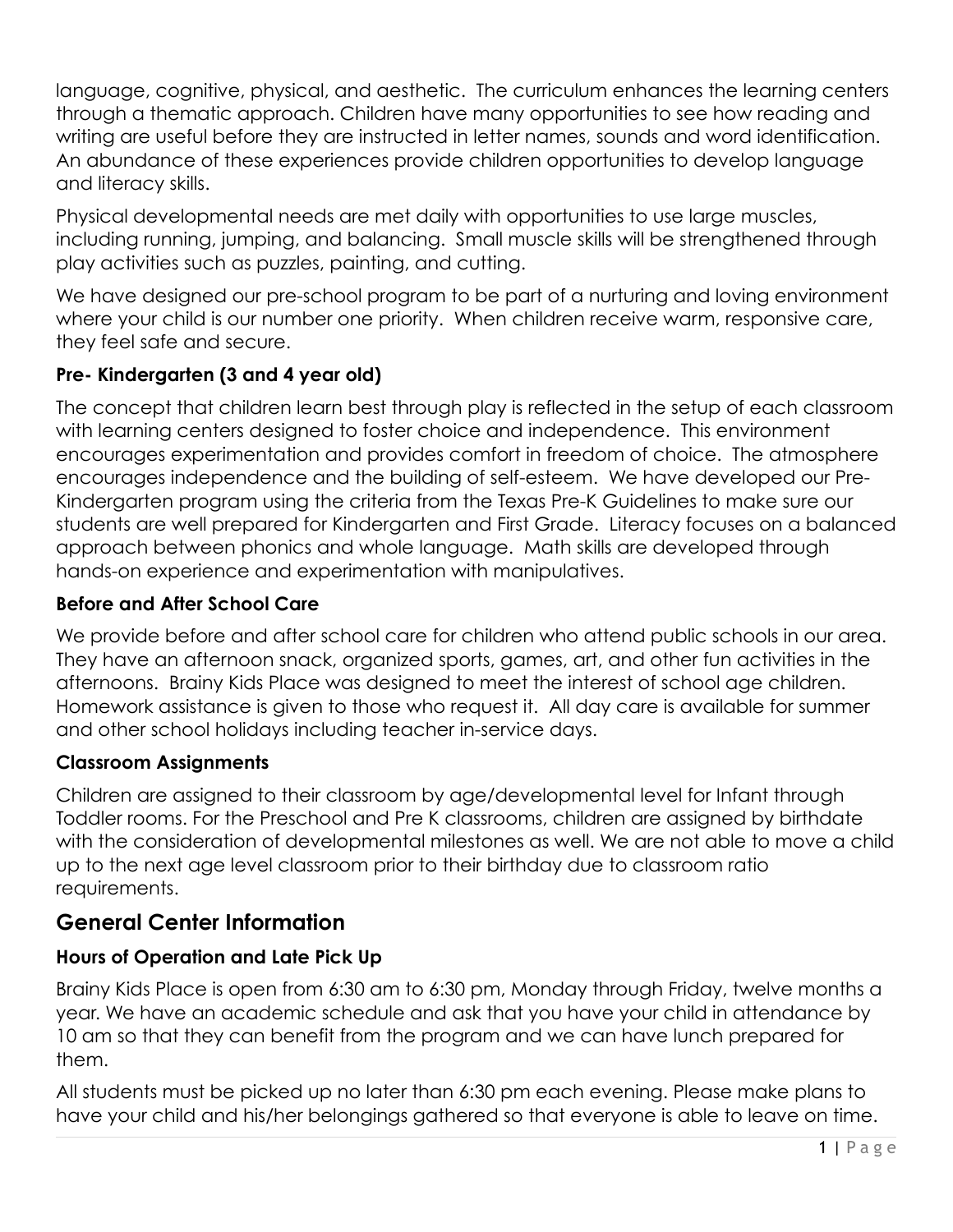Because we are licensed only for our specific hours of operation, we cannot care for children any earlier than 6:00 am or later than 6:30 pm. If someone is not here to pick your child up by 6:30 pm, each child will be charged a late pickup fee of \$15 and an additional \$15 per child after 30 minutes. Please understand, our staff has their own appointments to keep after closing time. Your being late prevents them from keeping their schedules. You may rationalize that this is the only time I have been late, but if everyone thinks that way, that means our staff are probably staying late every day waiting on a late pick up. Fees incurred for late pick up are to be paid upon arrival.

If a child has not been picked up by 7:00 pm and all attempts to contact parents and emergency contacts have failed, we are obligated by state regulations to call Family and Children's Services and the police.

### **Holidays**

We are closed in observance of the following holidays:

- New Year's Eve
- New Year's Day
- George Washington's Birthday (Teacher In-Service)
- Good Friday
- Memorial Day
- Independence Day
- Labor Day
- Columbus Day (Teacher In-Service)
- Thanksgiving Day and the following Friday
- Christmas Eve
- Christmas Day

If the holiday falls on the weekend, the school will be closed either the Friday before or the Monday after. Check with the front desk for those specific holidays.

#### **Bad Weather Policy**

We will make all efforts to stay open during inclement weather. If we are NOT open, you can find out by:

- Checking notifications on the Parent Communication App (ProCare Engage)
- Checking the Santa Fe ISD website. If SFISD is closed for inclement weather, we will be as well. However, we may need to close even if SFISD is open if a sufficient number of staff are unable to safely travel into work and we won't be able to maintain state ratios.

If there are no indications in any of these places that we are closed, then we will be open.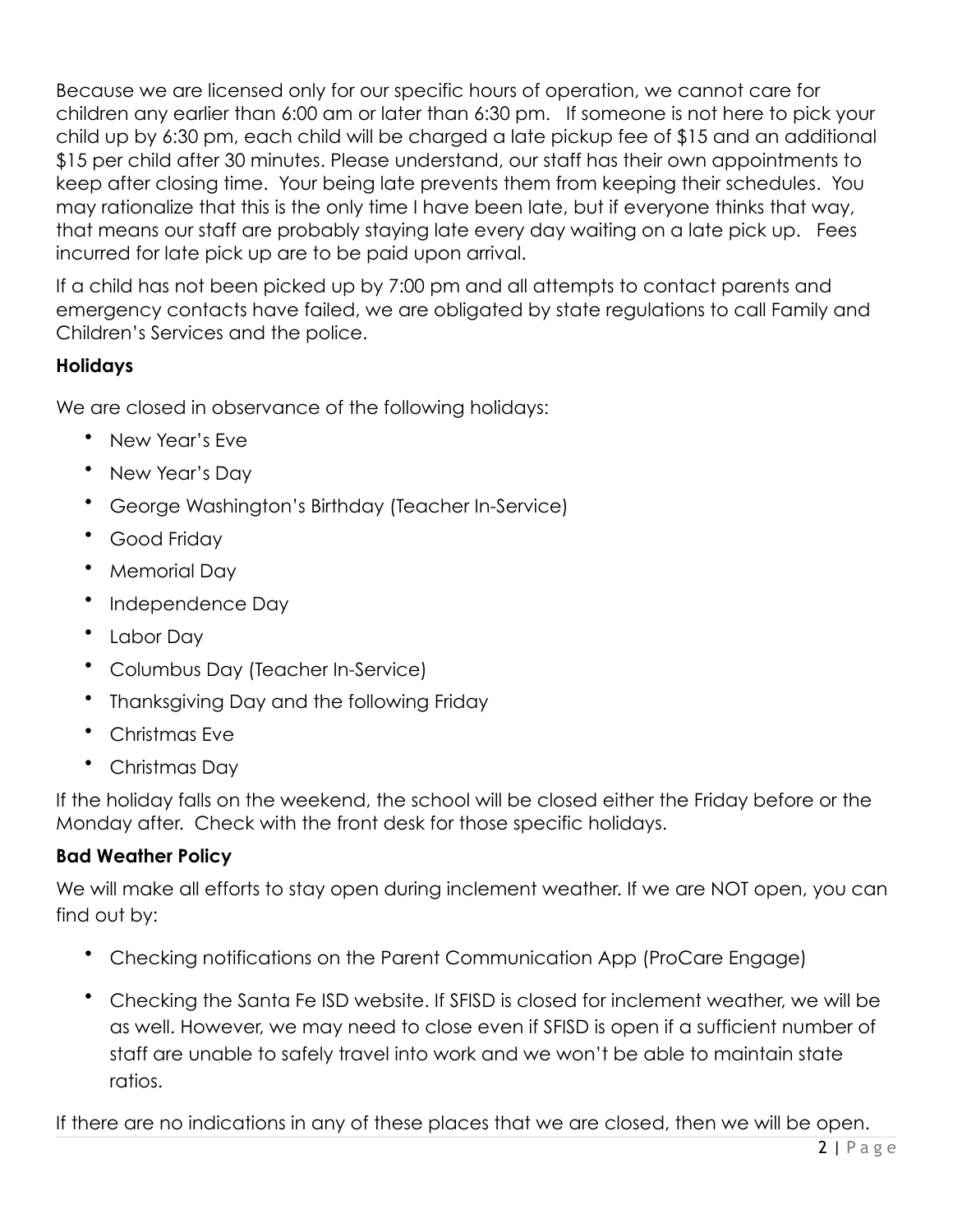### **Absences**

Tuition must be paid in full without deduction for absences of any duration or any cause. There will be no exceptions made. An unexplained absence of two weeks with no payment may mean that your child will be dis-enrolled and that place given to another child on our waiting list. To re-enroll, we would require the prior balance be paid and the full registration fee be paid again.

## **Registration Paperwork and Procedures**

#### **Fees and Tuition**

A registration/supply fee is required upon enrollment. This registration fee and one week worth of tuition is non-refundable and will hold a space for your child. The week or tuition paid will go towards your child's last week of care. This is an annual supply fee that will be charged each March.

Brainy Kids Place requires that tuition be paid in advance each Friday for the following week. Payments may be made by ACH Bank Draft or credit card. Please note that payment made by credit card or debit card will be charged the applicable credit card fees. For security purposes, cash will not be accepted. Monthly payment in advance, based on the number of Mondays in the month, are accepted and encouraged.

Once you enroll in a program, your tuition is due continually each week regardless of whether or not your child attends. Tuition is charged for all weeks from the time a child starts until a proper two- week withdrawal notice is given.

Since tuition is due on the Friday before the upcoming week, a late fee of \$10 will be charged on accounts not paid by Monday at closing. An additional \$10 will be charged daily if the tuition is still unpaid. If the tuition is not paid by Thursday at drop off, your child will be denied care until your account has been paid in full. Accounts that are late more than three times will be required to provide the center with payment information that will be kept on file. In this case, the account will automatically be charged when payment is not made. This is also an option to avoid the incurrence of late fees.

For any check returned unpaid from the bank for any reason, there will be a returned check fee of \$30.00 charged to that account. If there are two or more returned checks, only money orders will be accepted for payment on that account. Any other forms of payment that are on file that are returned or not able to be processed will be subject to a \$30 return fee.

We welcome our school age children to attend additional days and times when needed, such as in- service days and school holidays. We are not able to keep school age children during a school day when they should be in attendance at school. There are additional fees for attendance outside the program time the child is enrolled in. We will also assume enrollment will continue during the summer unless you inform us of withdrawal. Tuition rates are adjusted for summer (all day) care.

Since staffing and other operational costs are incurred on the basis of fixed levels of enrollment and because few of these costs are eliminated when the child is temporarily absent, we cannot give tuition refunds or discounts for days your child is absent.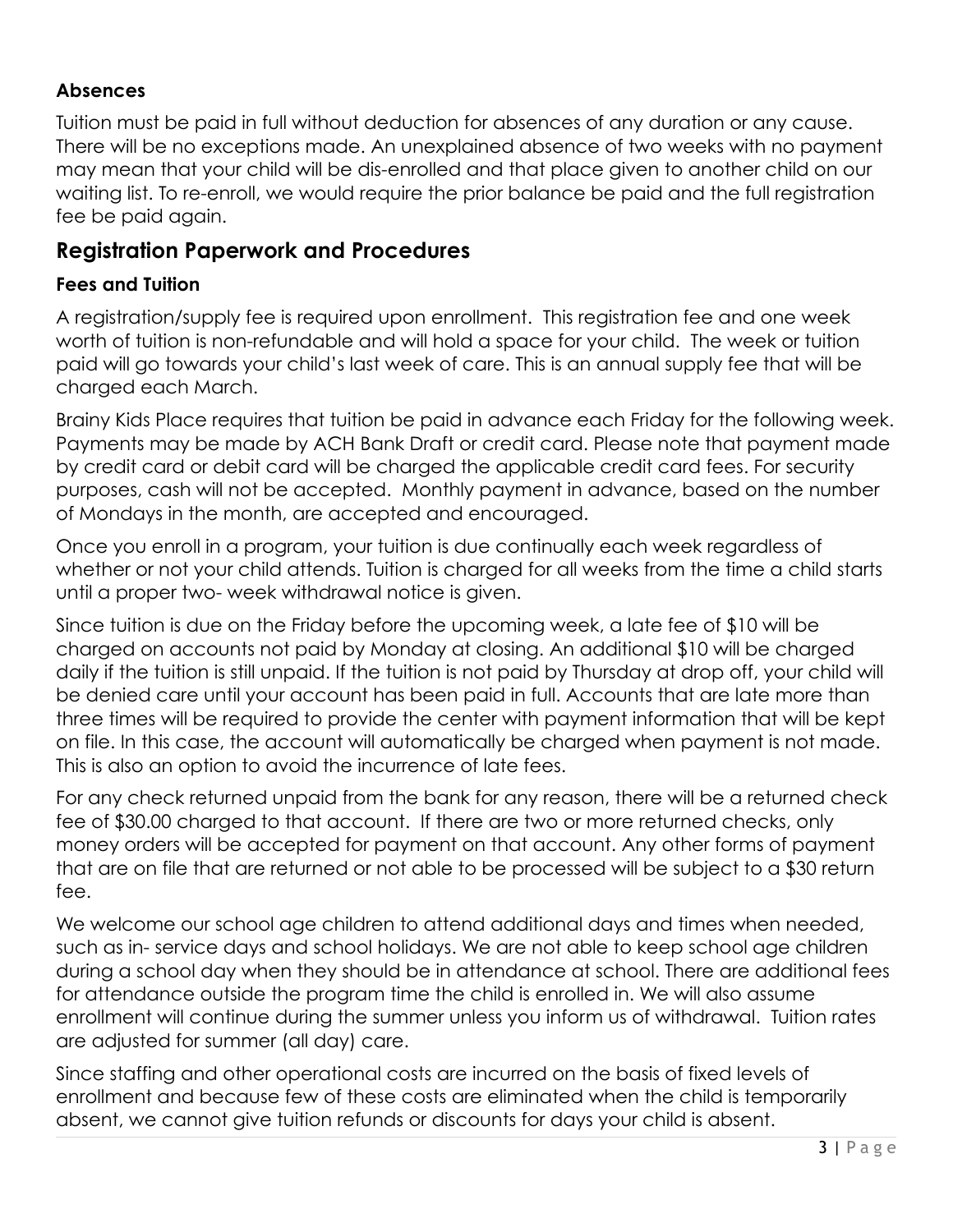Fees are based on enrollment, not attendance. No tuition adjustments will be made due to illness, holidays, or school closings. Days cannot be exchanged or made up for other days. This applies to part time care as well.

Parents will have a minimum of 30 days written notice of any increases in fees or tuition. Brainy Kids Place will do cost of living increases in tuition annually.

In the event that you do not make payments or do not give 2 weeks written notice of withdrawal, you will be given a one-time written notice of charges owed. You will then have 10 days from that notice to pay or resolve any disputes with the management of Brainy Kids Place. You agree to pay any reasonable attorney's fees or collection agency fees with interest and court costs, as well as 2% per month from the date that payment was first due.

#### **Forms Required**

Before enrollment, you will need to complete all forms provided by Brainy Kids Place. Please keep us updated on all pertinent information. The following are especially important:

- Current immunization records must be furnished before a child can attend (Please see the "Immunization Requirements" page in this handbook.) Anytime your child is given a new immunization, please bring the updated record to the center and we will make a new copy for our files.
- At the time of enrollment, we must have an updated doctor's health care statement for each child.
- Anytime there is a change of address, phone number, or email address, remember to inform the front desk so records can be updated. It is imperative we are able to reach you in case of an emergency. This includes all work, home, and cell phone numbers for parents and any other emergency contacts.
- Inform us in writing if there is a change in who is authorized to pick your child up from the school.
- If there is a change in medical condition, we must be made aware of it.
- Newly discovered allergies should be reported as soon as they are identified and an a Food Allergy Care Plan must be on file and signed by both the parent and child's physician.

#### **Medical Requirements**

Children who are enrolled should be physically, socially, and emotionally capable of being in group care. Upon enrolling your child, a health care statement must be provided for children not enrolled in public school. This may be written statement from a health-care professional who has examined the child within the past year, indicating the child is physically able to take part in the child-care program, or may be a signed statement from the parent giving the name and address of a health-care professional who has examined the child within the past year stating the same. A signed statement from a health-care professional as specified above must follow the parent's statement within 1 month of the date of admission and must be updated annually. We have a form available in your registration packet for you or your child's physician that will fulfill these requirements.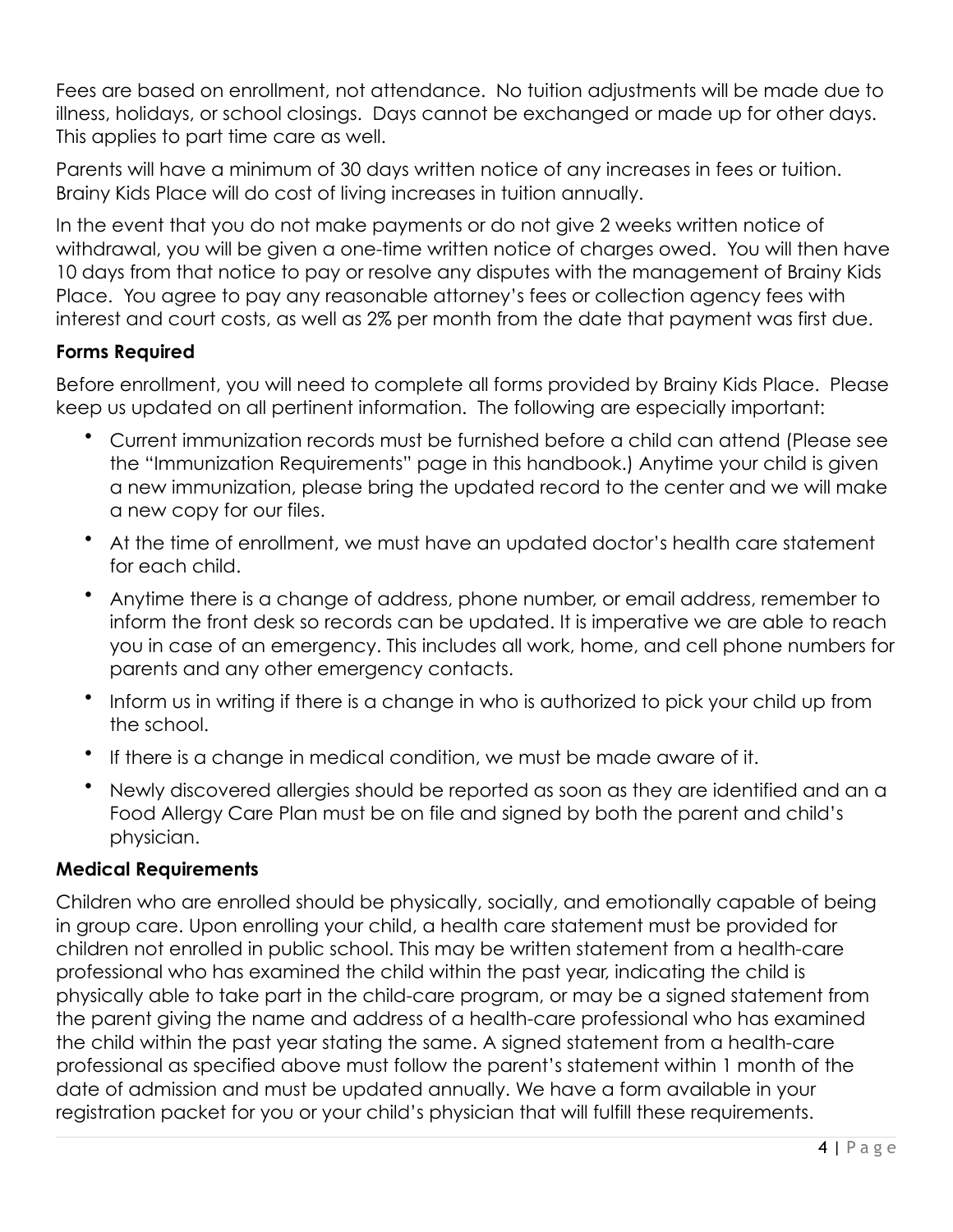### **Vision and Hearing Screening**

In compliance with the special Senses and Communication Disorders Act, Texas Health and Safety Code, Chapter 36, Brainy Kids Place requires children to have a screening or professional examination for possible vision and hearing problems. Children who are enrolled for the first time (4 years of age or older), must be screened within the first 120 days of enrollment. All children already enrolled at our school (who are 4 years of age by September 1), will need to provide documentation of screening.

#### **Immunizations and Tuberculosis Screening**

Each child enrolled at Brainy Kids Place must meet applicable immunization and tuberculin testing requirements specified by the Texas Department of Health before being enrolled. This applies to children in early care from birth through school age. The documentation must be validated by a physician or other health care professional and include:

- A signature or rubber stamp
- Child's first and last name
- Child's birth date
- The vaccine type and number of doses
- The month, day, and year the child received each vaccination

This documentation may be the original record or a photocopy. It is the parent's responsibility to provide the Center will all updated immunization records.

Any exemptions from the immunization requirements must meet criteria specified by the Texas Department of Health. For more information, check out www.tdh.state.tx.us/immunize.

For school age children, the immunization record may be on file at the child's school. However, parents must fill out and sign the "School Age Immunization Verification" form.

*At this time it is not required by the Galveston County Health District that a child enrolled in a facility located in Galveston County be screened for tuberculosis.* Parents will be notified in the event that this regulation changes.

## **Arrival and Departure**

#### **Security Code**

The front door to the center remains locked during business hours. Families must utilize the key pad to gain access to the center, as doors will not be propped open. Each person will choose a four digit code they will be required to use to enter the building. You will need to press "Start" enter your code followed by "Open". You will then have five seconds to enter the building. Please allow each individual person to enter their own code and do not hold the door open for people behind you, without some sort of identification method. As our buildings do not maintain a reception area, we utilize the codes to determine who has access to the buildings. Allowing other adults to "piggyback" on your front door code compromises the security of our building. This is strictly prohibited.

#### **Signing In and Out**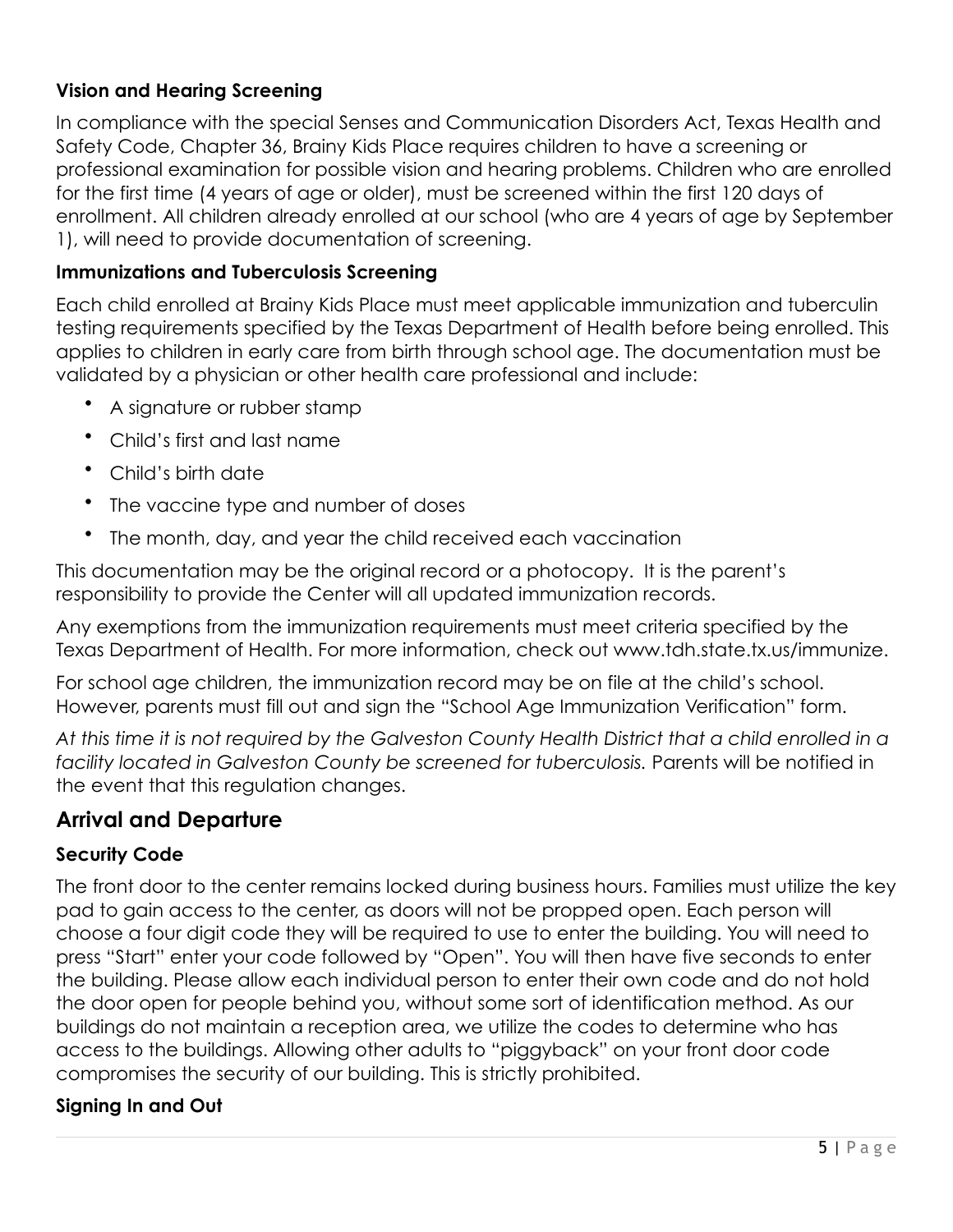At Brainy Kids Place, Parents must sign their children in and out each day using the touch screen ProCare computer. If the computer is down or the internet is unavailable, parents will sign their children out in the classroom with the teacher. This is very important, because state regulations require that we know who is in the building at all times. If you forget to check your child in or out, please let the Director know immediately. At Pick-up and Drop-off times please do not allow your child to wander around the school without you. An authorized adult must escort your child into the center and into their classroom, making sure that you leave them in the direct care of a faculty member so they may mark them present. Do not leave a child in any room, including the gym, alone. Make sure your child is under the supervision of either yourself or a Brainy Kids Place staff member at all times.

Children may experience separation anxiety. This is normal. Experts suggest you hug and comfort your child, let them know you are leaving and will be back to get them later, and then promptly leave the classroom. While leaving a crying child can be difficult, most children stop crying within five minutes, and your lingering in the classroom most often makes matters worse. You are welcome to call to check on your child. At pick-up time, feel free to spend time in the classroom and talk with the teachers and your child about their day. Upon departure, please make sure your child's teacher knows you have picked up your child so they can be marked off the roll sheet.

Please keep in mind that for safety reasons, we are not able to load or buckle a child in the car or their car seat.

### **Authorization of Alternate Pick Up**

No child will be taken from the center by anyone other than the parents, unless we are notified in advance that someone else is to pick up your child. Each person should be listed as an authorized pick up person on the enrollment form. Please notify such persons that photo ID will be required. All persons that are authorized pick up persons will be checked against the Texas Department of Public Safety Sex Offender Database prior to being issued a front door entry code.

If someone other than who is designated on the registration form is to pick up your child from daycare, a note stating who will be doing so must be submitted, and the note must be signed and dated by the parent.

Although telephone notification is discouraged, we understand that unexpected circumstances arise. In the event that you notify us by telephone that someone who is not listed will pick your child up, this information will be documented in your child's file, and, unless we are able to verify through telephone caller I.D., we will issue a call back to verify that the parent did, in fact, place the call informing us of the information.

When someone other than the parent picks up we will make a copy of their Driver's License, date it, and the staff person will initial it and it will be kept in the child's file.

Please do not give those you have authorized to pick up your child your password for the front door or the log in and out system.

#### **Custody Issues**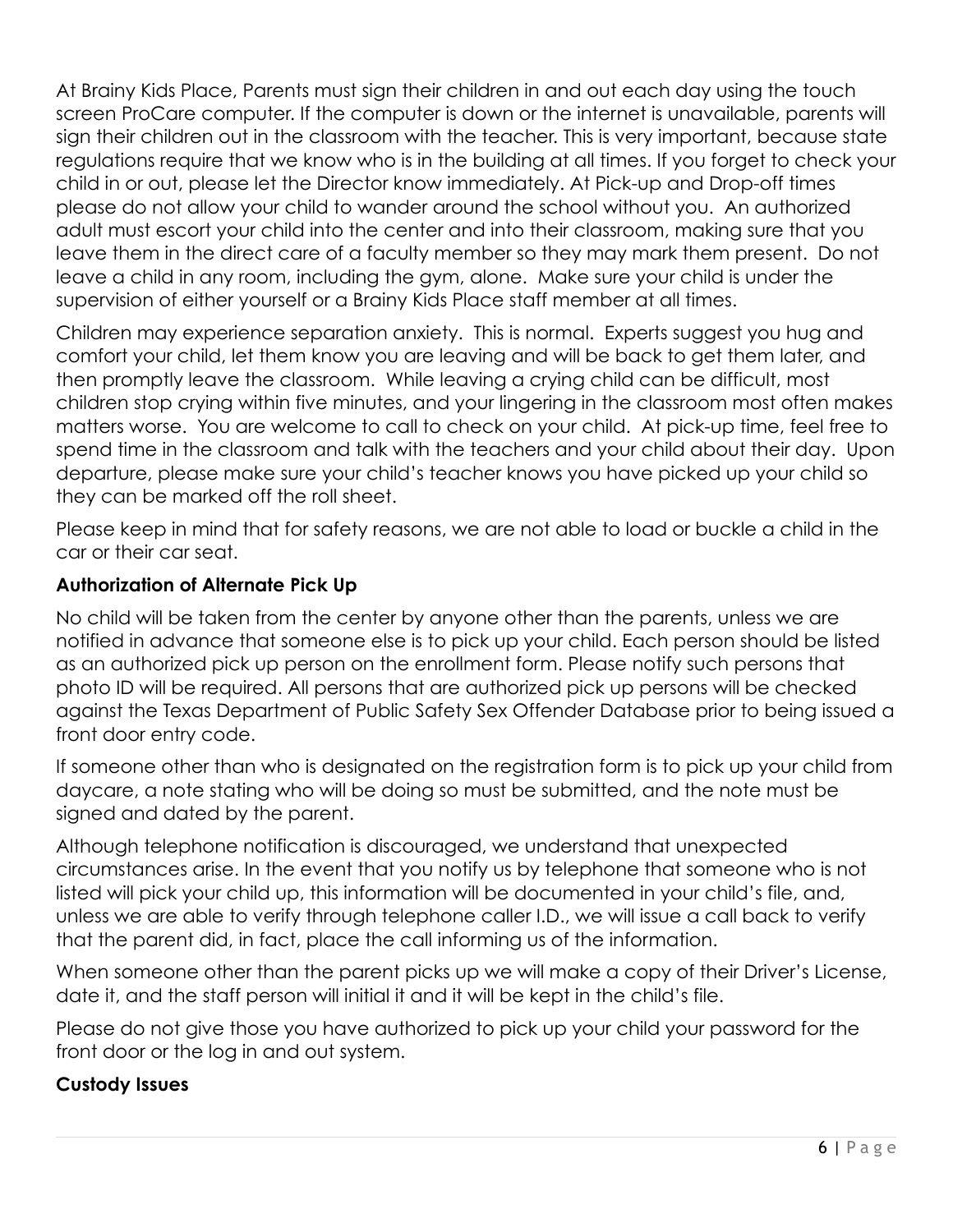Please let the school know if there are custody orders concerning your children. We do not have the right to withhold a child from any parent having custody or joint custody. In order to deny a parent from picking up their child, there must be a current, signed court order stating that they should not have access to the child and we must have a copy of the order in the child's file. The center cannot become involved in custody disputes; we cannot mediate or keep track of which parent can pick up on which days. We would be forced to dis-enroll a child if the school has to become involved in such disputes.

# **Parent Communication and Visitation**

### **Daily Reports and Lesson Plans**

Each day in most classrooms, you will receive an electronic daily report through ProCare Engage that has details about your child's day, including how they ate, slept, played, and what they learned. For younger children, the report includes information about diaper changes. Since everything about your child's day cannot be documented, we encourage you to contact your child's teacher if you have any specific questions. Each classroom also has specific weekly lesson plans posted for parent review. These plans detail the classroom activities for the week.

#### **Information Postings**

Our latest inspection from Texas Department of Family and Protective Services is posted in the main hallway near the entrance. The Information Boards in the classrooms post menus, lesson plans, daily schedules and other resources. Please refer to these weekly.

#### **Parent Teacher Conferences**

Conferences may be scheduled to discuss concerns and children's progress. We are flexible and will work with you to accommodate you at a convenient time during business hours.

#### **Visiting the Center and Volunteers**

Parents may visit the center at any time during the day to observe their child, our program activities, the building, the premises, and the equipment without having to secure prior approval. Brainy Kids Place has an open door policy. We ask that you stop by and check in at the front desk so that we keep our building secure and our children safe. It is not recommended for parents to "hang out" in the program, as it may hinder the independence and growth of the child. In addition, the center is best observed as a place of learning.

We also welcome volunteers. If you would like to volunteer either at the school or on a field trip, please contact our director so that we may schedule a time for you to come and complete a Criminal History check as required by the State. Volunteers are not allowed to be responsible for a group of children and are never left alone with a child. They can be utilized as an extra support to the regular on-goings of the center.

#### **Parent Grievance Procedure**

We encourage you to discuss any classroom issue with your child's teacher if needed. We strive to provide the highest quality of care and education to the families we serve. Our belief is that we can't fix a problem that we don't know about. We welcome parent input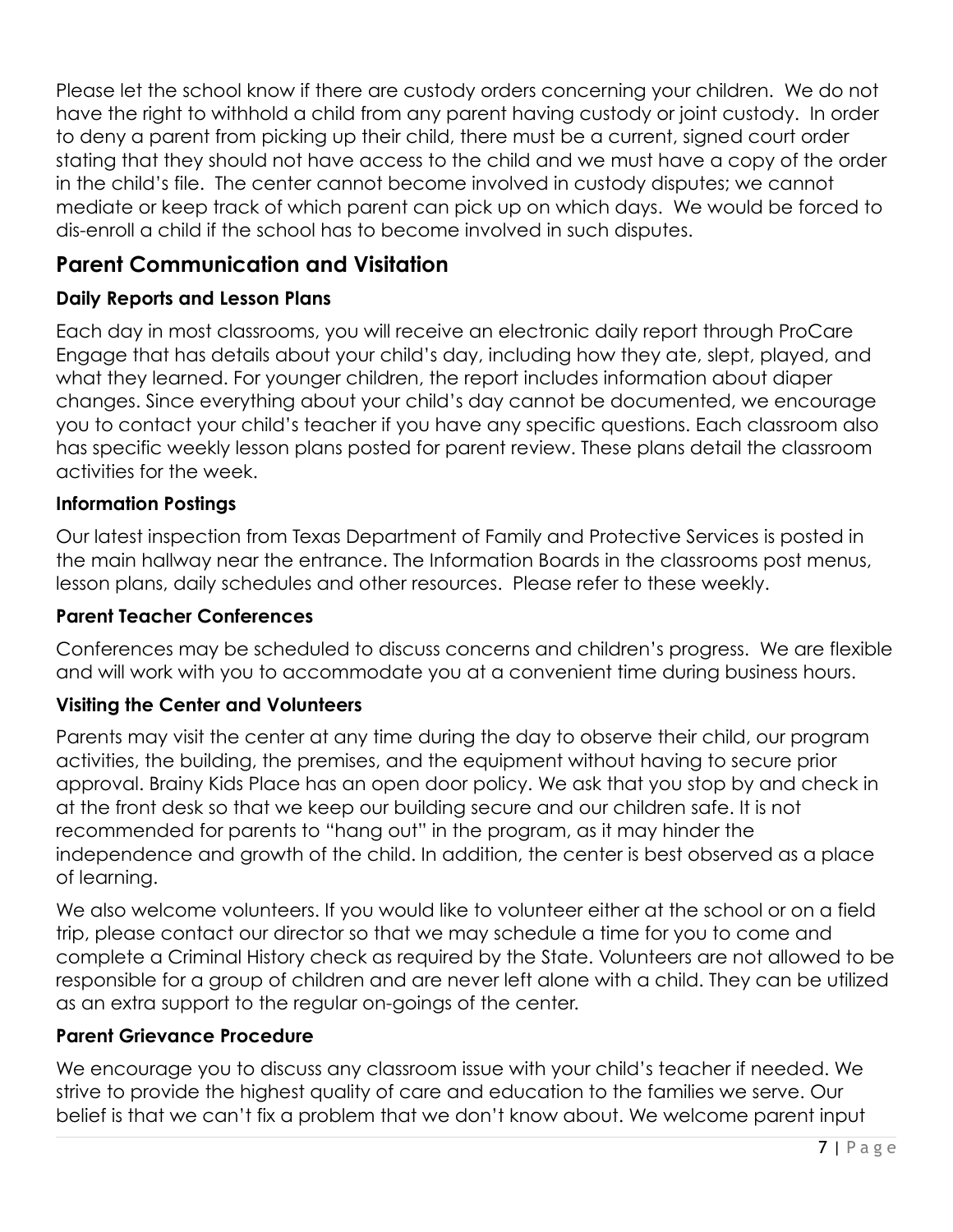and will make every effort to resolve concerns. However, we ask that concerns always be communicated in a professional and courteous manner and that all our staff be treated with the respect they deserve as partners with you in caring for your children. For concerns that require lengthy conversations, please schedule an appointment/conference with the teacher as well as management. If at any time you feel that issues are not being resolved, please feel free to talk to any member of management. If a member of management is not available to address your concerns immediately, an appointment will be made as soon as possible. The relationship between parents and center staff is vital to the success of a child's experience. A partnership must be formed with open communication and understanding that the development and growth of the child is our top priority.

# **Food and Nutrition**

### **Food Program**

A breakfast is provided each morning from 7:00 until 7:45 am. If your child arrives after 7:45 am, please have already served them breakfast at home as eating in the classroom can cause a distraction and food safety risk.

A hot lunch and an afternoon snack are also provided with the tuition. The food served fulfills the Federal Nutrition Guidelines. The menu is a rotating menu and is posted in the lunchroom as well as in each classroom. Any necessary changes will be posted on the Information Board. You may send a packed lunch for your child, but we suggest you encourage your child to try the food served at school. We cannot refrigerate lunches, so if something needs to be kept cold, you should use an ice pack designed for lunch boxes to keep it cold. We are unable to cook individual lunches brought from home so if something needs to be kept warm, please send it in a thermos. All food should be sent in a sealed container or bag. Please do not send donuts, candy, soda, drinks with added sugar or other unhealthy items.

We cannot provide food other than the posted menus; if a child requires a special diet, parents may furnish that child's food and we will serve it at snack or mealtime. In this case, the parent must understand that the lunch they provide may not meet the nutritional value for the child's daily food needs but that the food served at the school is always available for their child to eat. In these instances, an "Alternate Food Form" will need to be filled out.

If your child has any food allergies, please be sure to include that information in the enrollment packet or inform us if allergies are later identified.

To help us better meet infants feeding requirements, all infants should have an 'Infant Feeding Plan' form filled out. These should be updated every 30 days. Parents are responsible for providing formula and/or breast milk. This will need to be labeled with your child's first and last name. Children who are not ready for table food will also need to have food sent daily. Weekly menus for infants on table food are available for review. Foods you would like offered to your child should be identified on the menu and turned into your infant's teacher.

BKP will not physically segregate nor discriminate in any way against any person receiving a free or reduced-price meal benefit and that it will protect the anonymity of these persons and that there will be no overt identification of persons receiving a free or reduced-price meal; and will serve the same meals or snacks to all Program participants at no separate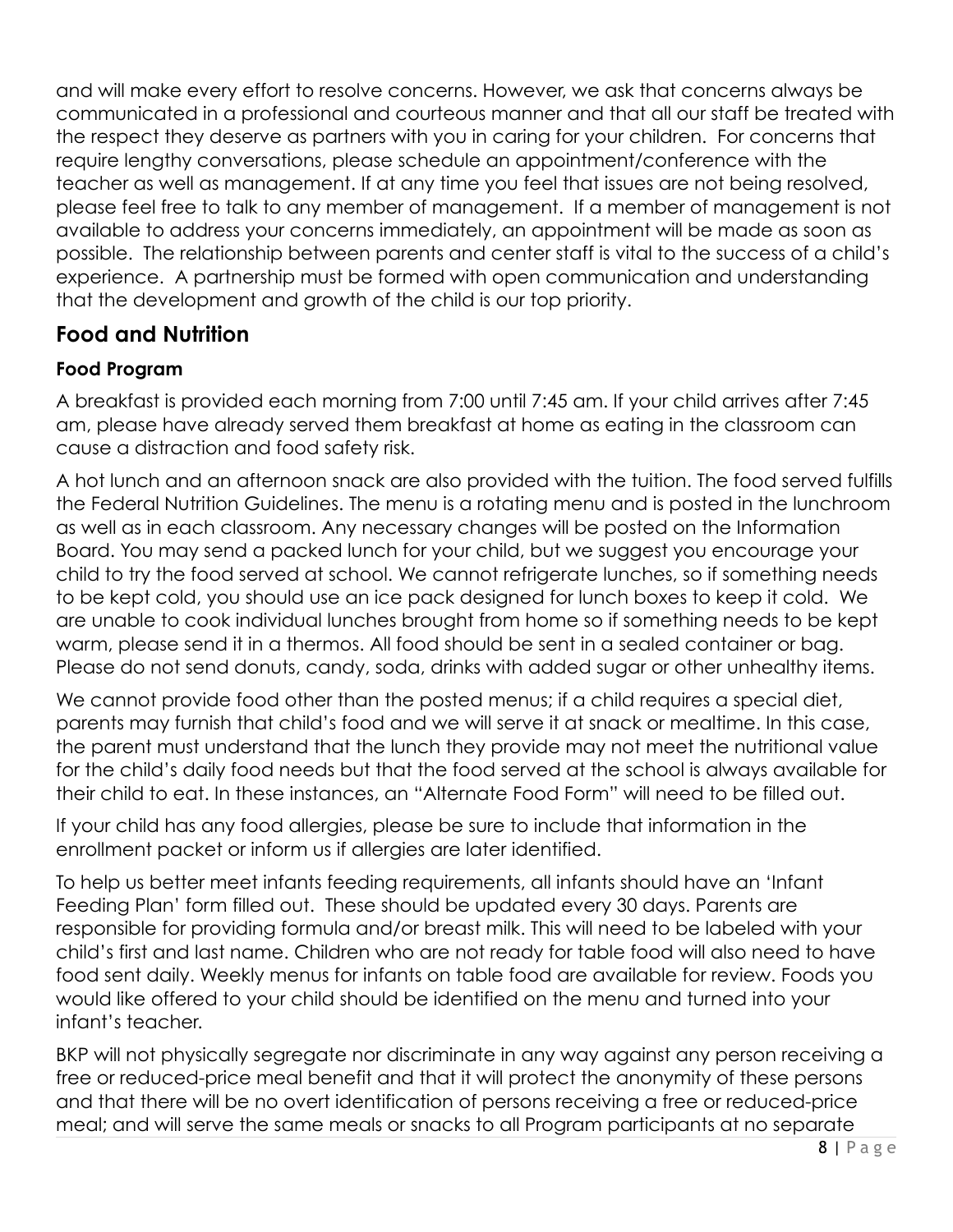charge, regardless of race, color, national origin, sex, age, or disability and that there will be no discrimination in the course of the food service.

#### **Breastfeeding**

Brainy Kids Place encourages nursing mothers to come to the center and nurse if it permits in your work schedule. A comfortable place and adult size seating will be available for you to breastfeed your child in our infant room.

Parents have the right to breastfeed their child or provide breast milk for their child while they are in our care. We recognize human milk is the best source of milk for babies as is supports optimal health and development for babies.

We encourage mothers to nurse or bring the milk they have expressed to be given to their baby. Please send the expressed milk in labeled breast milk storage bags or in prepared bottles. Both should have the child's first and last name visible.

# **Discipline and Guidance**

We believe that most discipline problems can be avoided through a combination of:

- Knowledge of developmental growth patterns and needs of children at different ages and stages
- Environments that facilitate emerging skills without causing frustration and competition
- Activities that encourage and gently stimulate children's natural curiosity
- Routines that are consistent and give children security and stability.

All discipline used must be:

- Individualized and consistent for each child
- Appropriate to the level of the child's understanding
- Directed toward teaching the child acceptable behavior and self-control

To manage behavior in a positive way we use:

Behavior management is an important element in our child care facility. We strive for a classroom setting that provides children with opportunities to explore their environment within consistent, age-appropriate limits. In this atmosphere, most behavioral issues are prevented; however, if behavioral issues occur, we will use the following progressive guidance techniques:

• Classroom Management: This technique involves modeling and reinforcing appropriate behavior, maintaining consistent supervision, setting reasonable expectations for children's behavior based on their developmental levels and individual differences, and providing interesting, challenging, and age-appropriate things to do.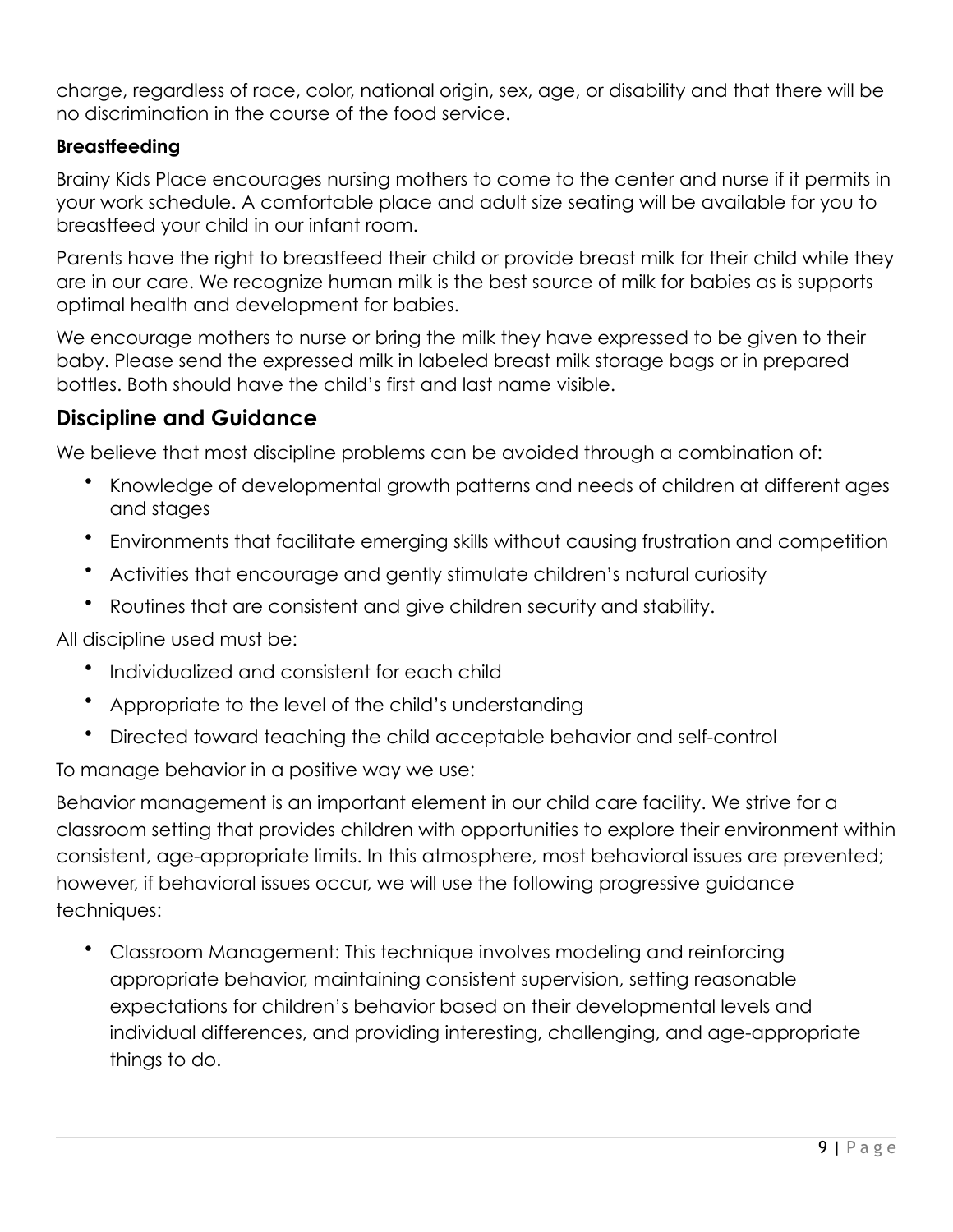- Re-teaching: Teaching children appropriate behavior expectations for a variety of settings is part of the preschool goals. Daily, our staff members spend time teaching, and re-teaching expectations for behavior. This is done through songs, modeling, practicing and games. If a child is struggling with behavior, staff members may spend time re-teaching the concept and using praise for compliance.
- Ignoring: Sometimes negative behavior is produced by a child to gain attention. It can be stopped when it does not get the attention desired. We will utilize this technique unless a safety issue is involved.
- Redirection: We will offer alternatives to children engaged in undesirable behavior by offering a different toy, suggesting a new activity, engaging the child in an activity with a teacher or another child, or by suggesting independent play.
- Verbal Intervention: The teacher explains to the child the inappropriate behavior, and shows him/her the appropriate way to handle the situation.
- Logical Consequences: The teacher helps the child understand the logical consequences of his/her actions by removing an object, activity, etc. that is causing the problem or having the child "make up" for the issue the behavior caused (i.e. cleaning up if making a mess or helping a friend that was hurt).
- Time Out: The child is separated from the group, to allow him/her to relax and calm down. At this time the child would be assisted to an area in the room where he/she can be supervised at all times. The child will not have access to activities and materials while in the designated area.
	- o If "time out" occurs two or more times in one day, parents will be notified when the child is picked up at the end of his/her day.
	- o The child may return to the group as soon as the negative behavior stops or is significantly reduced.
	- o "Time out" will not be used for children under the age of 12 months; instead, redirection or distraction techniques will be used.
	- o Time out will not last longer than one minute per year of the child's age. If the behavior has not stopped during that time, other techniques will be utilized.

Discipline techniques that are NEVER used include:

- Corporal punishment or threats of corporal punishment
- Punishment associated with food, naps or toilet training
- Pinching, shaking or biting a child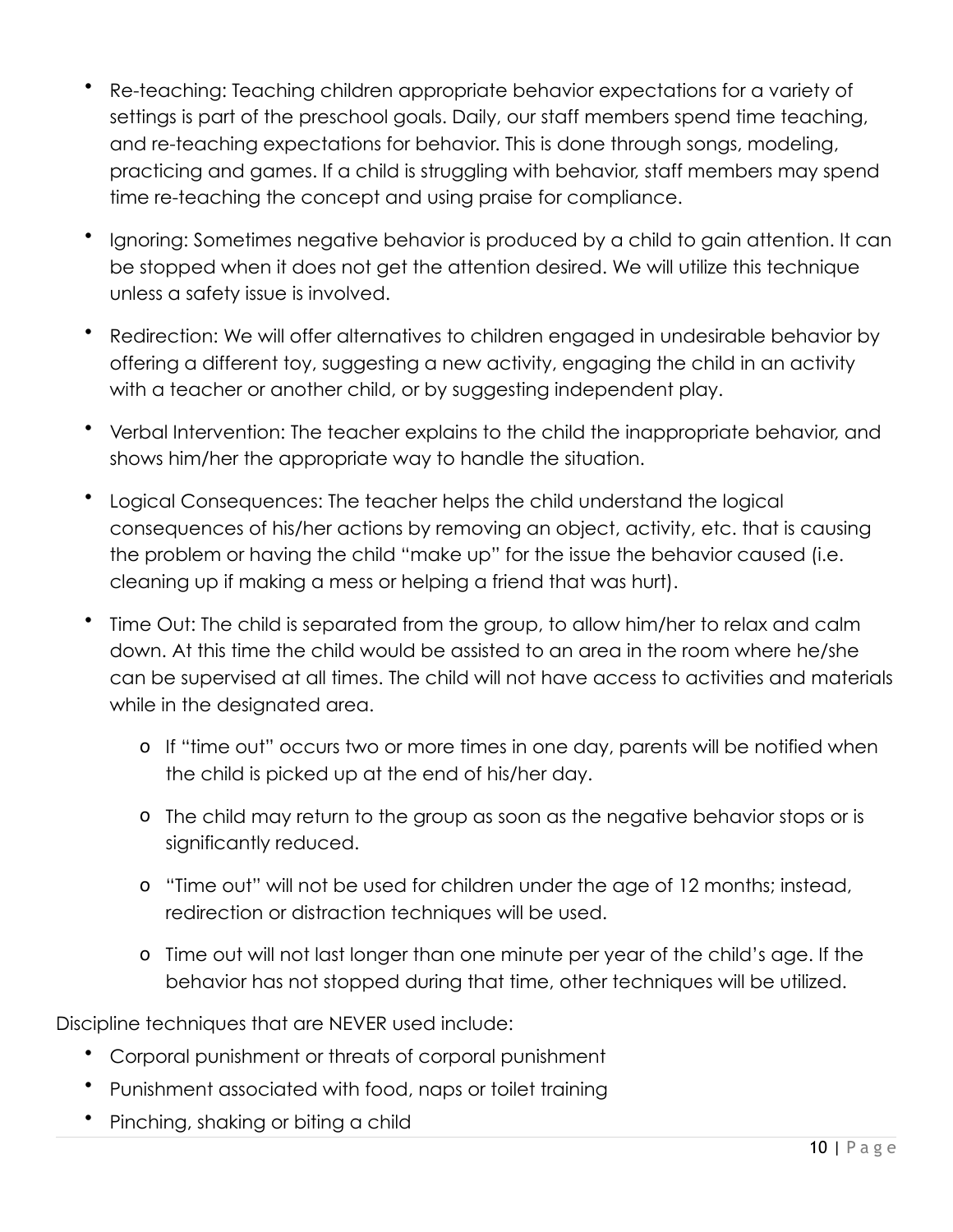- Hitting a child with a hand or instrument
- Putting anything in the child's mouth
- Humiliating, ridiculing, rejecting, or yelling at a child
- Subjecting a child to harsh, abusive or profane language
- Placing a child in a locked or dark room, bathroom, or closet with the door closed
- Withholding active play or keeping a child inside as a consequence for behavior unless the child is exhibiting behavior during active play that requires a brief supervised separation to allow the child to settle down before resuming cooperative play or activities
- Requiring a child to remain silent or inactive for inappropriately long periods of time for the child's age

If a child's behavior is dangerous to himself/herself or if the child is unable to calm down, the child will be briefly separated from the group until he/she is ready to continue the class activity. While the child is briefly separated, an adult will do calming activities with the child. These may include a walk around the school, reading a book, or cuddling with a stuffed animal or blanket. Time Out is a method used occasionally for discipline at Brainy Kids Place when other methods have failed. Time Out is limited to one minute per year of child's age.

Continual discipline problems will be referred to the Director, who will schedule a conference with the parents.

If we feel that our program is not suitable for a child or that a child requires more attention than we are able to provide, then we reserve the right to dis-enroll a child at any time.

#### Biting Policy:

In even the best preschool settings, periodic biting occurs among infants, toddlers, and sometimes even among preschoolers. When this happens, it can be very scary, frustrating, and stressful for children, parents, and teachers. Understand that this is not an unusual phenomenon among children who are going through the oral stage of development. It is also not something to blame on children, parents, or teachers. There are no quick and easy solutions to it.

The primary reason that children bite is because they have no way to communicate verbally or get someone's attention. Brainy Kids Place believes that by teaching children ways to communicate, some biting incidents will be eliminated. Therefore, we practice the following daily in the classroom:

- Attention Getting Skills
- Calming Down Activities
- Sharing Skills
- Teacher Shadowing (teacher has close proximity control to children who are likely to bite)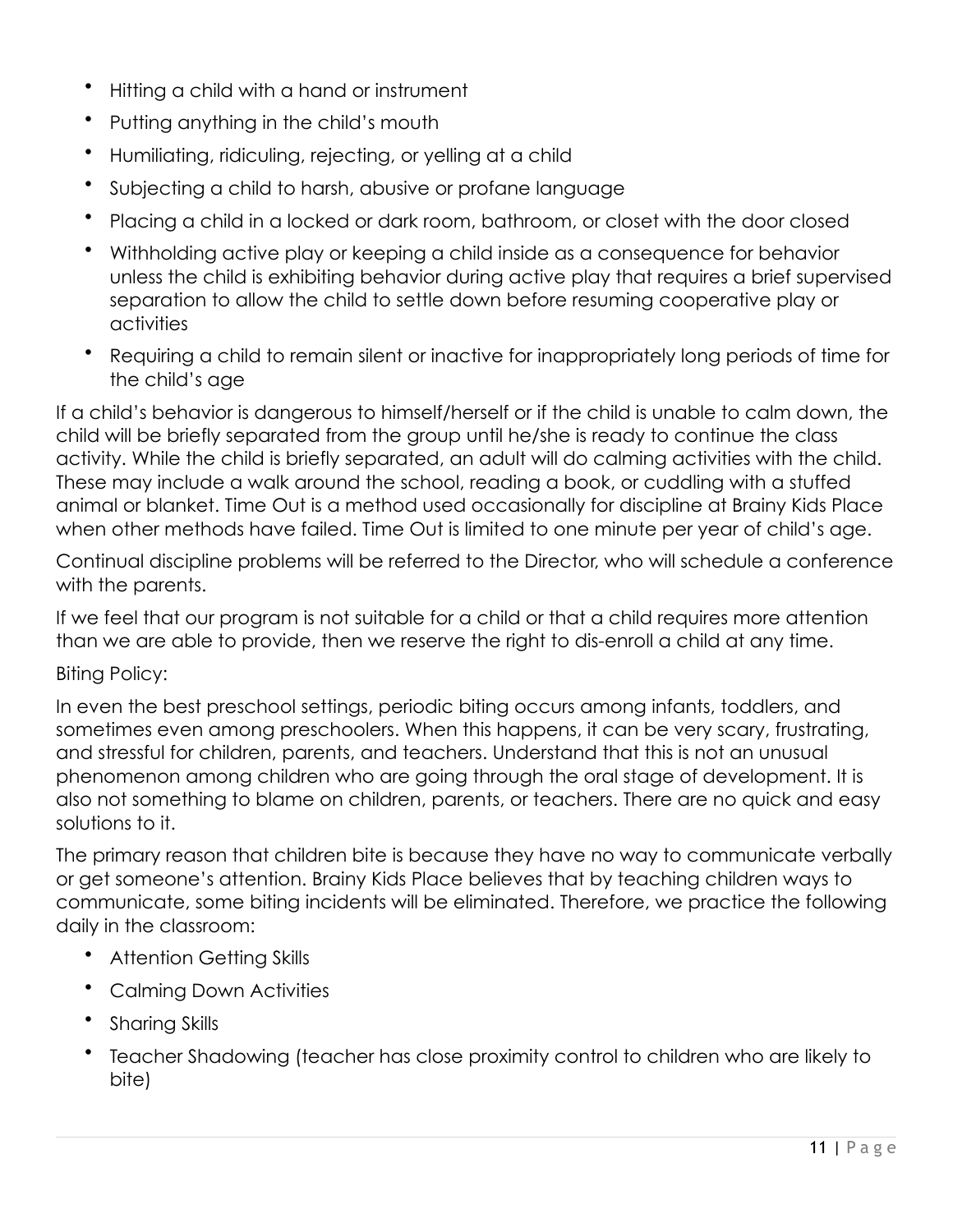We try to stop the behavior quickly. We consider the family of the biter as well as the families of the other children. Only after we feel we have exhausted all possibilities of stopping the biting, do we consider asking a family to withdraw their child.

We understand how frustrating this is for all involved and encourage parents to discuss this issue with the Director and learn more details on how biting is handled.

## **Suspension and Termination**

Occasionally, a child will experience some difficulty in adapting to the center's environment or abiding by the centers rules and expectations of behavior. We will keep you informed verbally and with notes home regarding concerns of behavior. Unfortunately, there are times when we have to suspend or expel a child from BKP either on a short term or permanent basis. The decision to dis-enroll a child from Brainy Kids Place is a difficult one for both the Center and the family. In all cases, BKP's goal is to act quickly, thoughtfully and thoroughly to communicate, address and resolve concerns relating to the children in our care. The director's decision in these matters is final.

If after following the allowable behavior interventions, the child is still unable to follow the behavioral guidelines, a suspension may be warranted. A parent may be called to pick up their child for the remainder of the day. If there are repeated issues or a behavior warrants a longer suspension, the child may need to be suspended for a short period of time.

If the behavior has not resolved and your child's behavior has become a danger to themselves, others, or the learning environment, and the center finds they can no longer accommodate the child, the parent will be asked to remove the child from care immediately. Termination of care can happen immediately without any prior suspensions or warnings in cases where there is potentially dangerous behavior, verbal and/or physical abuse, or intimidating behavior by either the child or parent towards center staff, children, or property at Brainy Kids Place.

# **Illness and Exclusion from Center**

Because the health and welfare of all our children is our primary concern, we are unable to care for children who are ill. We follow the criteria from the Texas Department of Family and Protective Services regarding when children should be excluded from childcare.

Our policy is that children with the following signs or symptoms should not attend school. If a child should develop any excludable symptom, parents will be called and must pick their child up within the hour. When a child is sent home with an illness, they may not return to the center sooner than 36 hours from when they are picked up and must be symptom free for 24 hours.

- The illness prevents the child from participating comfortably in child-care center activities, including outdoor play.
- The illness results in greater need for care than caregivers can provide without compromising the health, safety, and supervision of the other children in care.
- Fever accompanied by signs of illness: Ear temperature of 100 degrees or higher. Armpit temperature of 100 degrees or higher. If a child is sent home with a fever, he/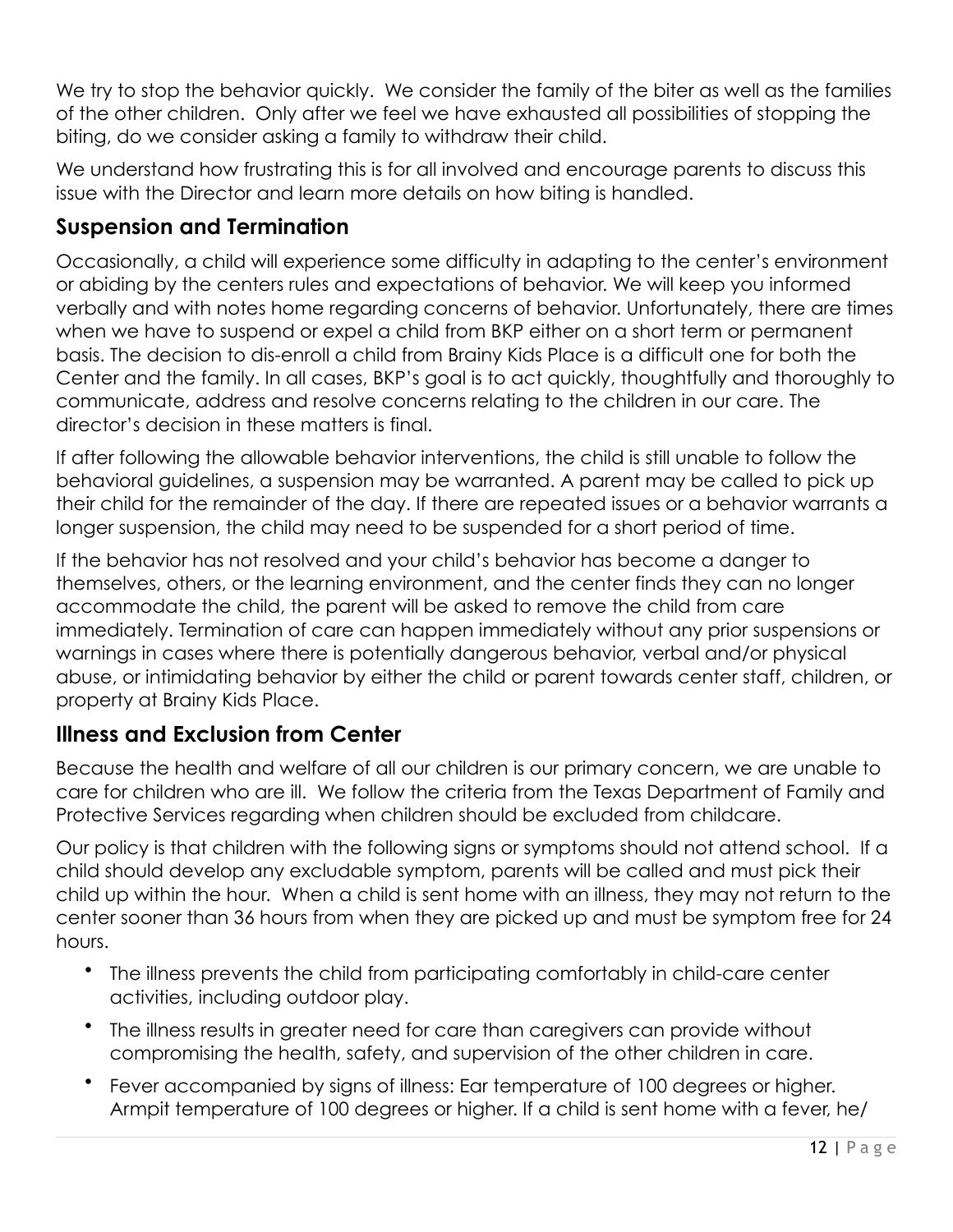she cannot return until he/she has been fever free for 24 hours without the aid of fever reducing medication. Please note Brainy Kids Place obtains a child's temperature by placing the thermometer under the arm or using an ear thermometer. Signs of illness include, but are not limited to, lethargy, abnormal breathing, rash with fever, mouth sores, and behavior changes.

- Uncontrolled diarrhea: Three or more loose stools in one day.
- Vomiting: Two or more episodes in one day.
- Pinkeye: Conjunctivitis must be excluded from care until 24 hours after antibiotic treatment has begun. Students will also be excluded if there is thick puss or mucus draining from the eye or nose.
- Strep Throat: Excluded from care until 24 hours after treatment has begun. Students may also be excluded for a sore throat, especially if accompanied by swollen glands and/or fever.
- The child has symptoms and signs of possible severe illness such as lethargy, abnormal breathing, rash with fever, mouth sores with drooling, behavior changes, or other signs that the child may be severely ill.
- Requiring a child to stay home so treatment may begin for problems such as scabies, ringworm, pinworms, and impetigo.
- A health care professional has diagnosed the child with communicable diseases, and the child does not have medical documentation to indicate the child is no longer contagious.
- Children who have had vaccines, major or minor surgeries, or anesthesia will need to be observed by a medical professional for adverse reactions and given a return to school letter before they are permitted to return.

In the event of an occurrence of a communicable disease as defined by the Department of Health, written notification will be posted on the affected classroom door within 24 hours or the next working day.

#### Returning to the Center:

Children must be symptom-free for 24 hours without the use of acetaminophen or other fever- reducing medicines before returning to the center. However, when a child is sent home with an illness, they may not return to the center sooner than 36 hours from when they are picked up. This will allow the child to no longer be contagious, fully recover and return rested and able to participate in all activities. A physician's medical clearance to return to the center, stating the diagnosis, assurances your child is not contagious, symptom free, and able to participate in daily activities, is required if your child will be returning within 36 hours. A medical clearance also is required for all illnesses that are either communicable or contagious, regardless of the time the child is away from the center.

Children returning to school should be prepared to go outside to play. We are not staffed to accommodate requests for certain children to stay inside. If a child is not well and you do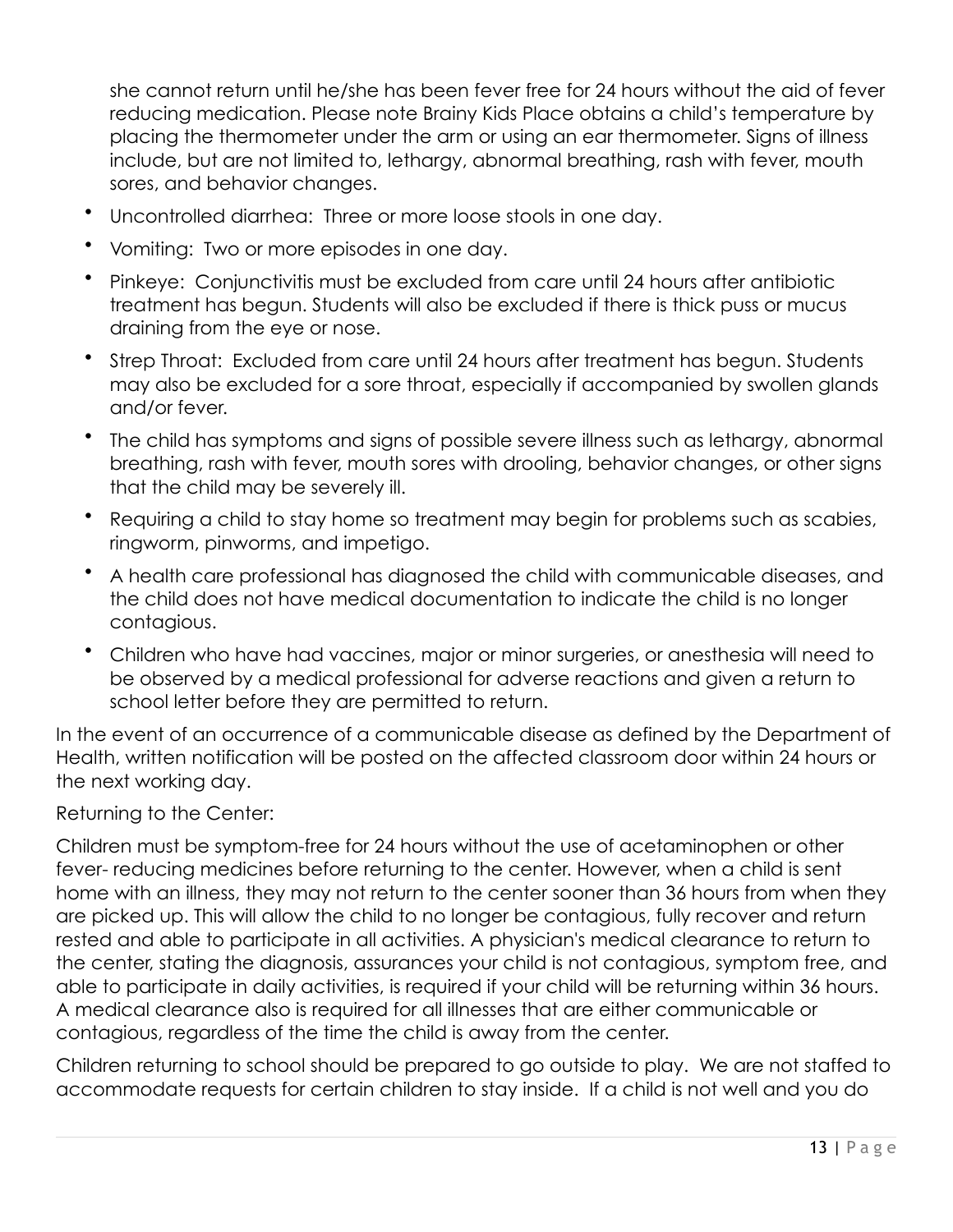not want them to go outside, they are not well enough to be at daycare and need to be kept at home that day.

#### **Head Lice Policy**

Brainy Kids Place has a "No Nit" Policy. If nits or lice are detected, parents will be contacted and will need to begin treatment that night. Various treatment options are available. Brainy Kids Place will send home a letter with information for parents. Parents are responsible for treatment. Children are allowed to return to school after treatment has begun and they are nit and lice free. This can be as early as the following day. Please keep in mid that health officials recommend a two week regimen to make sure that nits or lice do not re-appear. The next morning, you will need to bring your child to the office to be checked to ensure that all nits and lice have been removed. Children will only be allowed to return to Brainy Kids Place after they are checked by office staff to be nit and lice free. Children will be checked occasionally over the next two weeks to make sure that another nit or louse does not appear.

Head lice is often met with stress, anxiety, and unnecessary shame. Head lice is common across all socio-economic classes and does not mean a child, home, or school is "dirty."

Brainy Kids Place has the following preventative measures in place:

- Carpets, rugs, and upholstered items are vacuumed daily. Vacuuming is the most effective way to reduce the spread of head lice.
- Nap bedding is stored in individual plastic containers and not shared amongst children. Nap bedding is sent home weekly to be washed. Nap mats are disinfected.
- Jackets and other personal items are stored in individual children's cubbies or stored on coat hooks to prevent the spread of head lice.

Brainy Kids Place will provide parents with information on early detection, prevention, and treatment methods. Head lice are most common amongst children ages 3-12 due to common behavior and play habits. Keep in mind that the same play habits that transmit lice are also common in homes, neighborhood playgrounds, churches and other places children commonly interact.

Experts suggest the most effective point of control for head lice is the household. Parents are responsible for screening for head lice during routing hygiene and bathing practices. Health officials recommend that parents check weekly with a fine tooth comb.

## **Items from Home**

### **Change of Clothing**

Please dress your child in comfortable, washable play clothes that are okay to get dirty. The children do lots of messy, fun activities such as gardening, painting, playing in the sand and water table, and outdoor play. No attire bearing violent or offensive images will be allowed.

Clothing also needs to be easily managed by the child. Please avoid belts, snaps or buttons if your child cannot manage them. Shorts or pants with an elastic waist are best. No clothing may be worn that requires the staff to take off the child's complete attire to use the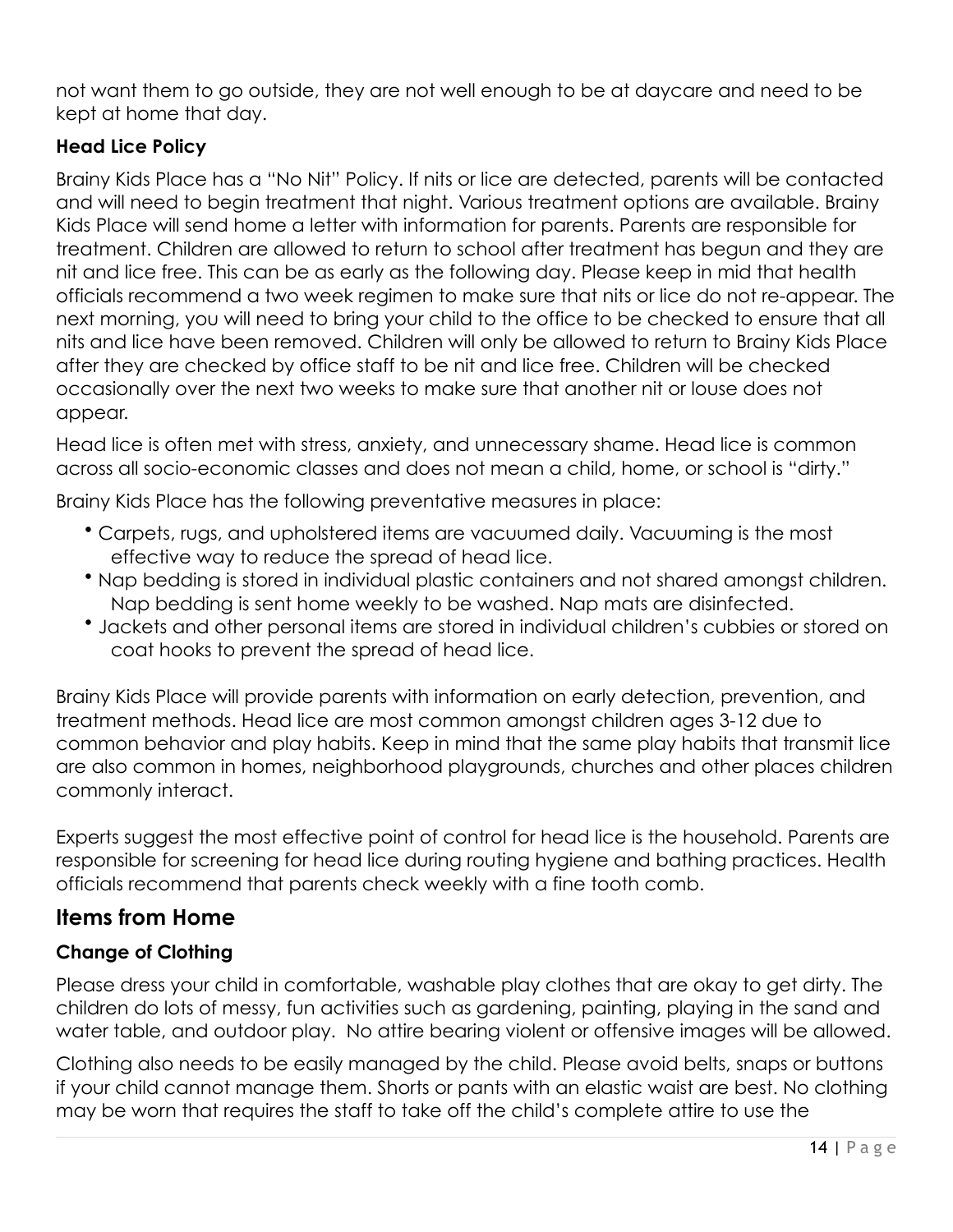restroom. Young children are still working on large and small motor skills. Therefore, they need sturdy footwear like closed toe rubber soled shoes that Velcro or zip. Sandals or flip flops expose children's toes to injury and are hard for children to keep on. They are not appropriate.

Each child should have a change of clothing, labeled with his/her name left at the center in a zip lock bag. Please replace as weather changes.

### **Personal Belongings**

Please do not allow your child to bring toys from home to school unless it is a specific "show and tell" day. Expensive, easily broken items or family keepsakes should never be brought to school. Brainy Kids Place will not be responsible for any items brought into the school. NO 'weapon type toys' are allowed. That includes guns, knives, swords, sabers, etc. We discourage aggressive behavior. If we feel a toy is dangerous or in some way inappropriate, it will be kept in the office for parents to collect. We will not search the building for any items brought from home that become lost.

Due to health reasons, children are not permitted to bring sippy cups to class or store used sippy cups in their cubbies or refrigerators. Please keep these types of items at home. In the event a child has a special dietary need, the parent must visit with the center director to discuss reasonable accommodations and ensure the accommodations can be met within the center's regular routines.

### **Medication**

Please understand that Brainy Kids Place is NOT required to administer medicine. However, as a convenience to parents, under certain conditions, we will give medications to children while at school. Please understand that these medication policies are in place for the protection and well-being of your child while he/she is in our care.

- All medications must be left at the front desk with the person in charge. No medications can be left in the classroom or in diaper bags.
- Parents must sign-in any needed medications by filling out the Medication Authorization Form at the front desk. This must be filled out completely before medications can be administered.
- All medications must be taken home after they are no longer being administered. If not picked up after a certain amount of time, medication will be thrown away.
- Medications must be in the original container. We cannot give a medication that is not in an original container or is prescribed for someone other than the child. Medications cannot be measured in advance or put into baby's bottles.
- Medications will only be given according to the directions. Any over the counter medication being administered must have the age and weight of the child on the dosage chart listed on the medication bottle. If your child is not covered on the dosage chart, we must have a prescription to administer the medication.
- Prescription medication given to a child in care must be an authorized prescription specifically labeled for that child, from the child's physician. We are only permitted to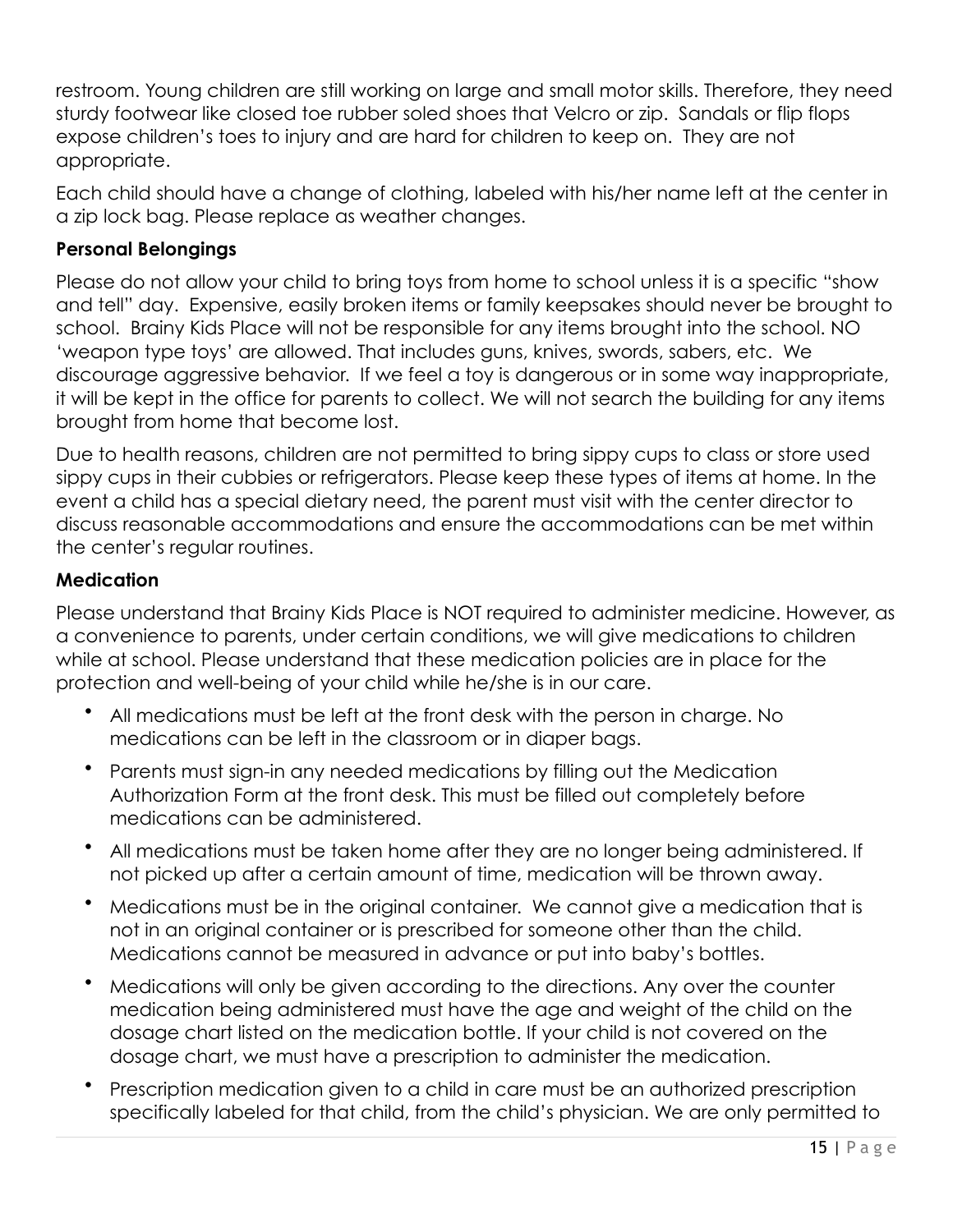administer medication according to physician's instructions regarding frequency and amount.

- Medicine must not be expired.
- Medication that is required twice a day will not be given. This can be administered at home in the morning and evening.

Due to budgetary, staffing, and programmatic restrictions, Brainy Kids Place does not maintain a school nurse or other health care professional on staff. Brainy Kids Place staff members are trained in administering medication, First Aid, and CPR.

### **EPI Pens**

Brainy Kids Place does not maintain or administer an unassigned epinephrine auto-injector to use when a child in care has an emergency anaphylaxis reaction. Children with prescribed EPI pens will be stored and administered in accordance with our Medication Administration Policy.

#### **Sunscreen and Mosquito Spray**

With your signed permission on the admission form, BKP will gladly apply sunscreen and/or mosquito spray on your child and will be applied according to the instructions on the bottle. You must supply these items and they will need to be labeled with your child's first and last name. BKP will not supply any of these items.

#### **Animals**

There may or may not be animals at our school. Any animals present will be healthy and properly vaccinated. If your child has allergies, please see that we are informed of this. When dealing with animals, Brainy Kids Place will follow the state licensing guidelines.

# **Accidents and Injuries**

#### **Procedure**

Many precautions are taken to ensure a safe environment including routine staffing that exceeds the minimum state standards. If an incident or injury occurs, first aid is administered and an accident report is filled out. You will sign this report at pick-up. This report will describe the nature of the incident and the follow-up care that was provided. Please understand that in a group-care setting, we do witness most incidents, but occasionally, there may be an incident we do not see. Our teachers simply cannot see everything. If your expectation is that your child will never have any accidents while under our care and that we will see everything, then your expectations of what can be accomplished in a group care setting may be unrealistic. One-on-one care (i.e. a nanny) may be the best for your family. Please see our Director if you have any concerns about this matter.

In the event of a medical emergency while at the center, the parents will be notified immediately. If parents cannot be reached, emergency contacts will be notified.

If it is necessary to seek immediate medical attention for a child, emergency medical technicians will be called to transport an ill or injured child to an emergency medical facility. The child's Emergency Medical Permission Form, as well as any health or medical information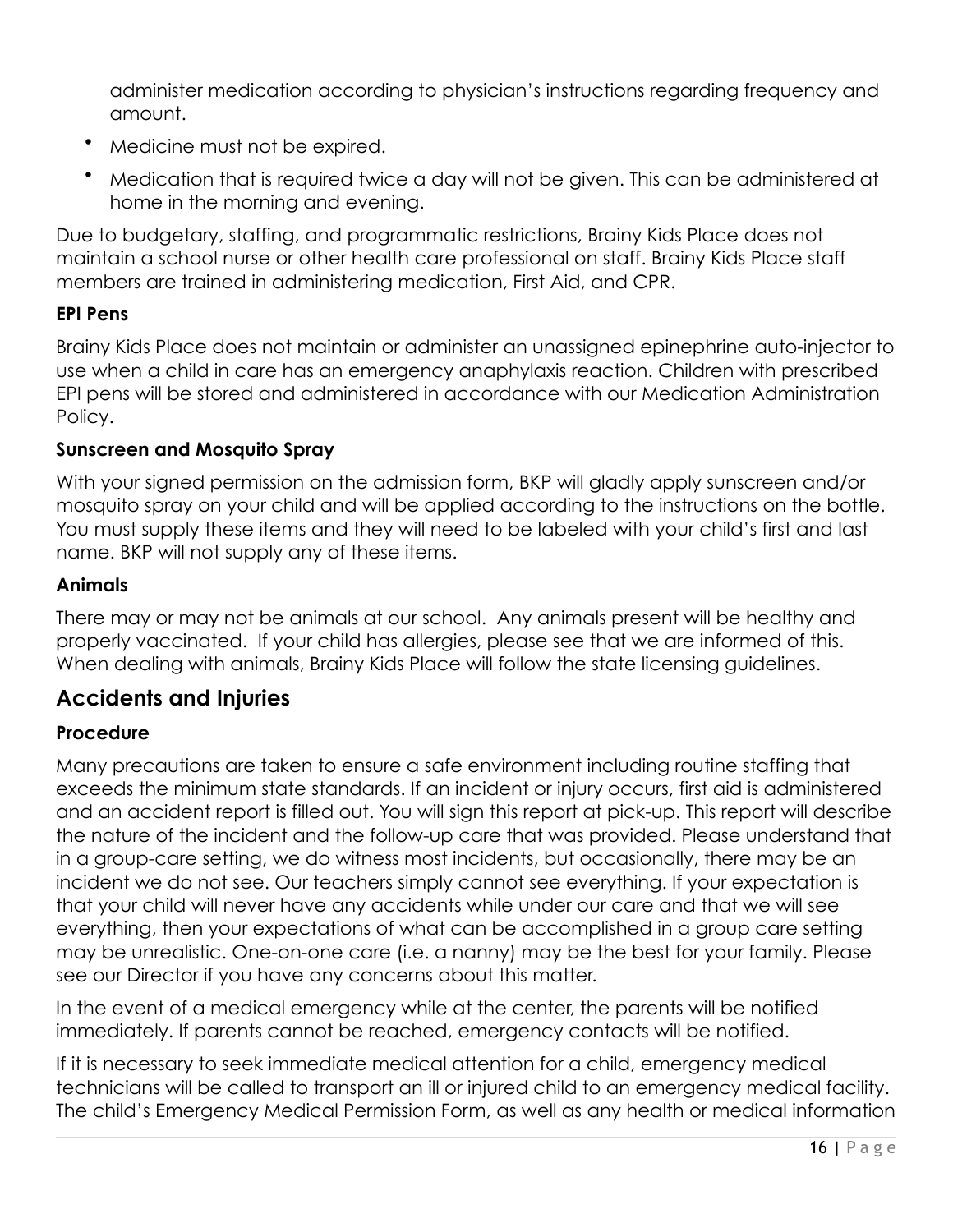on file will accompany the child. A staff member will accompany your child to the hospital until the parent/guardian arrives.

### **Accident Insurance**

Even in the highest quality preschools, accidents can and do happen as children explore the world around them. We do everything possible to minimize accidents. Should an accident occur, we ask your understanding and cooperation in these matters. It will be the parent's responsibility to submit bills and completed insurance forms to the Center Director, who will forward all information to our insurance agency. The parent's insurance policy is usually primary, with the Center coverage being the secondary on a coinsurance basis.

# **Center Activities**

### **Naptime**

A supervised sleep period is provided daily for children after their lunchtime. To prevent disruption to the other children, please do not drop your child off during that time (10 am- 2 pm). Parents will need to send a nap mat for their children to sleep on. One will not be provided. When it is time for a replacement nap mat, we will notify you and you will need to purchase a replacement within one week. After that time, we will replace the nap mat and your account will be charged a replacement fee.

Parents may send a small pillow, such as those used on airplanes, and/or a blanket for their child to use at naptime. Children may bring a small soft animal to sleep with. Toys are not appropriate as they can cause a distraction. Blankets, pillows, and stuffed animals must fit in the child's assigned tub. We are not able to store full size pillows or comforters. Please take them home each Friday to be laundered. Shoes must be worn during naptime for the safety of each child in the event of an emergency where we should have to move the children during naptime.

#### **Infant Safe Sleep Requirements**

To keep our infants as safe as possible and decrease the possibility of SIDS (Sudden Infant Death Syndrome) and positional asphyxia Brainy Kids Place follows safe sleep practices and recommends parents do the same at home to keep children safe. Infants will be put to sleep on their backs, in their crib, with only a firm, tight-fitting mattress with a crib sheet on top of it. No other blankets, pillows, toys or positioning devices are permitted. Infants must not have their heads, faces, or cribs covered by blankets, linens, or clothing at any time. Children are not allowed to be swaddled or restricted form movement in any way. This includes sleeping in bouncers, swings, car seats, or other devices. If an infant falls asleep in one of these devices, they will promptly be moved to their crib to a safe sleep position. When a child is able to roll themselves over to sleep on their stomach, they are allowed to do so as they prefer.

We appreciate your help in keeping your child safe. In order to keep the transition from home to school easy, please follow safe sleep practices at home as well. Any request for deviation from the safe sleep practices including sleeping in a restrictive device or sleeping on their stomach before they are able to roll over must be medically necessary and have a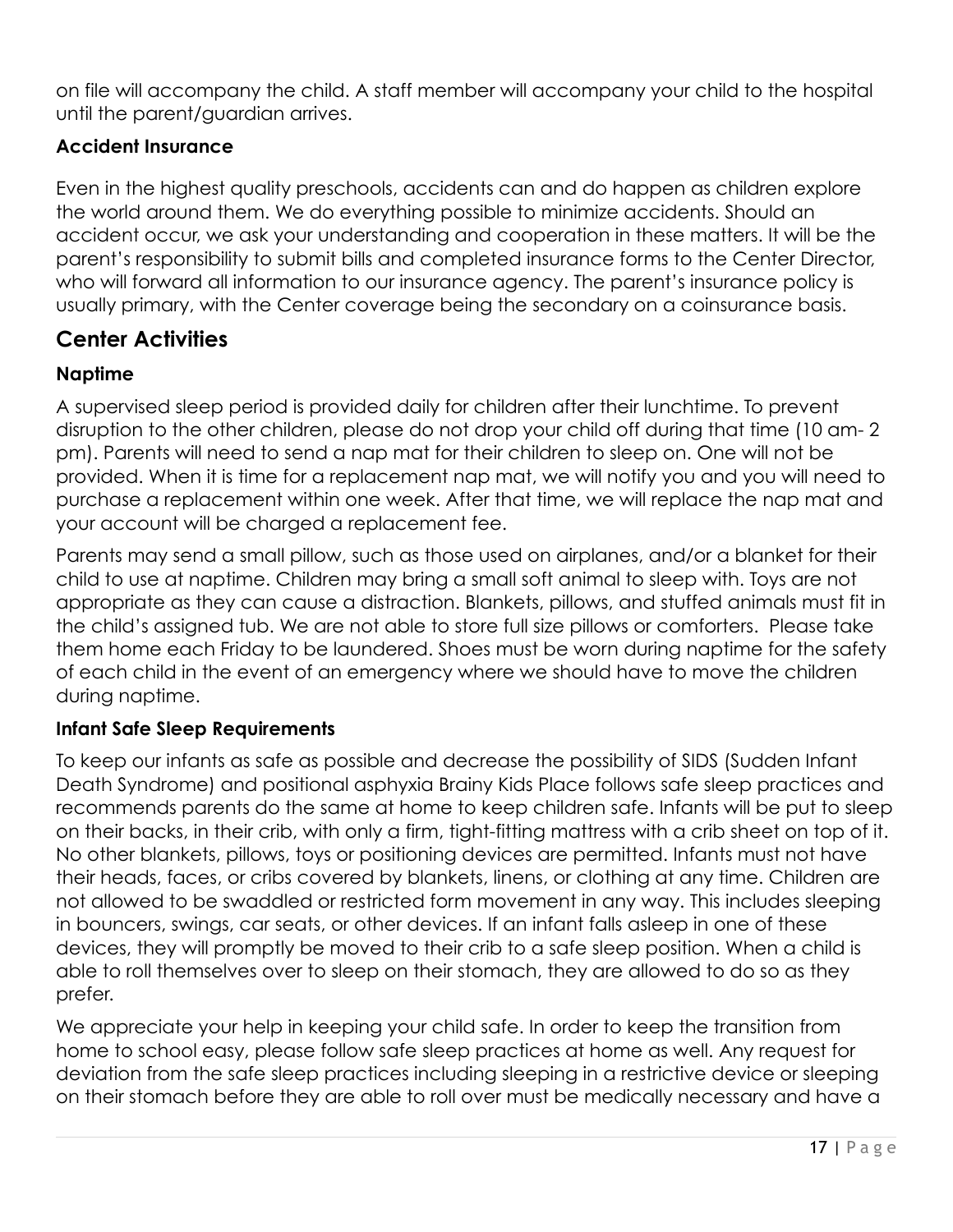physician's approval and signature on the Sleep Exception Form before the request can be considered.

## **Playground**

Daily activities include opportunities for unstructured outdoor play to allow children to use both small and large muscle groups. Physical activity and outdoor play has been shown to improve motor skills, lower body mass index (BMI), improve overall health, and improve muscle strength. Social development benefits include having increased openness with parents and caregivers, greater self-awareness, appreciation for the environment, improved peer to peer relationships. Other emotional development benefits include using all five senses and developing a sense of independence. Outdoor play also aids in brain development and improves communication skills.

All children birth through 12 years will go outside twice daily on age appropriate playgrounds, weather permitting. Infants all go outside at least 15 minutes twice daily when the temperatures are between 40-100\*F. This means that infants will need appropriate attire including winter wear and a hat during the winter. Toddlers and Preschoolers will go outside at least 30 minutes twice daily, weather permitting. PreK and full day School Age children will go outside at least 45 minutes twice daily, weather permitting. During bad weather days, our imaGYMnarium will be utilized for structured and unstructured active play.

Please dress your child appropriately. This includes sending children with a jacket during winter time and having children wear appropriate footwear such as sneakers to allow children to participate freely and safely in physical activities. We are not staffed to accommodate requests for certain children to stay inside. If a child is not well and you do not want them to go outside, they are not well enough to be at school and need to be kept at home that day.

# **Transportation**

Upon enrolling their child, parents must complete the enrollment form granting permission for Brainy Kids Place to transport their child on field trips or to and from school. In the event we will transport your child, you will know ahead of time. In the event your child requires an infant carrier, car seat, or booster seat you will need to provide it.

# **Special Activities**

### **Field Trips**

You will be notified at least 48 hours in advance of any field trips that are planned for your child's group (ages 4 and up). The enrollment form includes a place for special permission for your child to participate in field trips. Children will be required to wear Brainy Kids Place tshirts on field trips, which are provided at registration. You will be notified if there are any additional fees associated with the field trip. Lunch is provided for your child on the field trip and due to limited space in the cooler, we will not be able to take lunches from home.

In the event you do not wish for your child to participate in the field trip, you will need to find alternate arrangements for your child that day.

#### **Water Activities**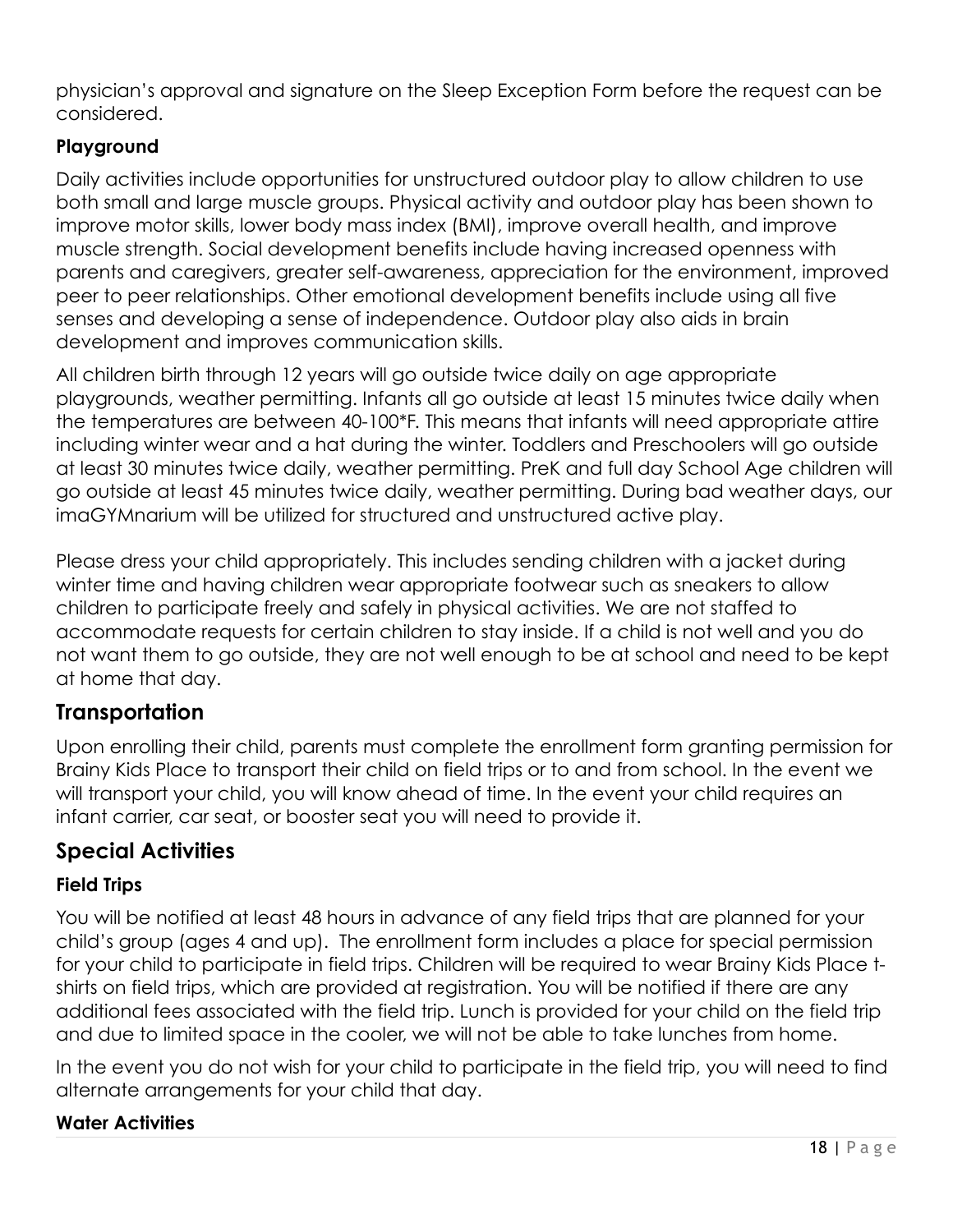Parents must include on their child's enrollment form whether or not they grant permission for their child to participate in water activities.

A water splash area is available for hot summer play for children who have permission to play on it. Children are required to wear water shoes while playing. A designated time and day will be assigned to each class and will be posted as Splash Day. In order to participate on Splash Day, children will need a swimsuit, towel and water shoes, plus a dry set of clothes to change in to. Sunscreen is recommended, but we ask you apply it at home if possible. A permission form along with the sunscreen will be needed if it is to be applied at school.

#### **Birthday Parties**

We would be happy to acknowledge your child's birthday in their classroom. We will allow you to send cookies or cupcakes to celebrate your child's birthday with their classmates, but please let your child's teacher know in advance. Your child's teacher will help you determine the number of items needed to provide for every child in the class. All items must be commercially prepared, packaged and have a label that describes the nutritional content with ingredients listed. This rule must be strictly adhered to so that we may insure that safe foods are always being served to children and those with food allergies will be protected. Cookies or cupcakes for birthdays will be served during afternoon snack. Presents should not be exchanged at school.

Elaborate birthday celebrations should be held outside of school on private time. Please do not bring presents, balloons, gift bags, party favors or costumed characters.

If you are planning a party away from Brainy Kids Place, please keep in mind that invitations will not be distributed to students unless all of the students in the group or classroom are included. Please give the teacher the invitations to send home with all of the students. For the protection of our students, we cannot provide anyone the phone number or address of any child or members of their family. A list of students with first names only will be provided by your child's teacher upon request.

## **Emergency Drills and Preparedness**

Brainy Kids Place's emergency preparedness plan is designed to ensure the safety of children in an emergency by addressing staff responsibility and facility readiness with respect to emergency evacuation and relocation.

The plan addresses the types of emergencies most likely to occur in our area, including, but not limited to natural events (tornados, floods, or hurricanes), health events (medical emergencies, communicable disease outbreak), and human caused events (intruder with weapon, explosion, and chemical spill).

Brainy Kids Place has created a designated safe area outside, as well as inside the facility. The outside safe area is the back corner of the fenced play area on the side of the facility. This will be the meeting place for a head count of each classroom by the teacher.

In the event that an alternate shelter will be needed to protect the children in an emergency situation, the staff will follow these procedures. Aldersgate Methodist Church has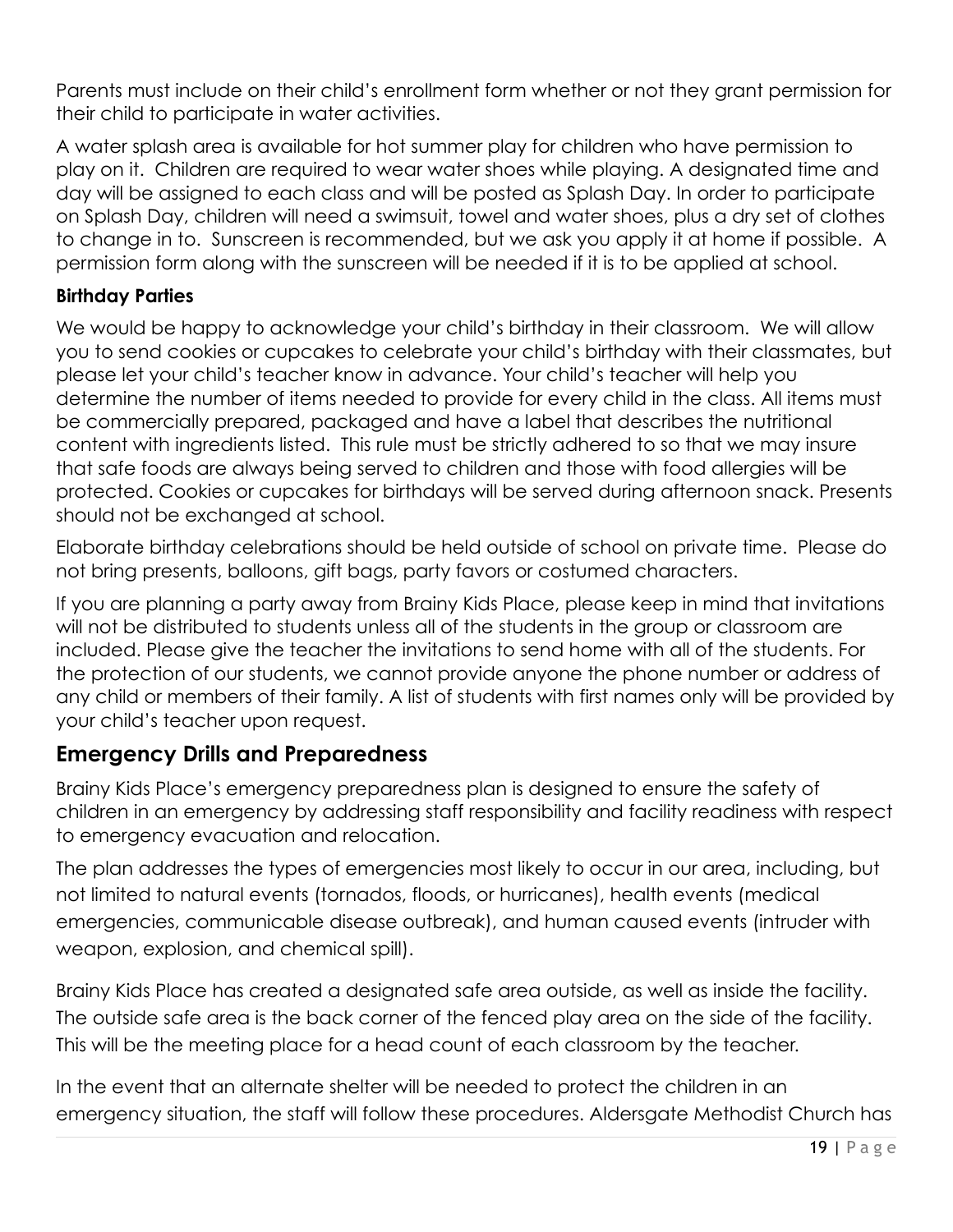been designated as the alternate shelter. It is located at 13217 FM 1764 in Santa Fe, Texas and is within walking distance of the facility. Their phone number is 409-925-2552. This alternate shelter facility is well equipped to take on our students in an emergency situation. This alternate shelter plan has been thoroughly discussed, planned and created between both parties, and this alternate shelter is known to all employees and caregivers. Children will be evacuated from the building and relocated to the designated safe area by walking single file, teacher led, classroom by classroom, according to the fire drill procedures. In the event that the children need to relocate to the alternate shelter, the children will be transported by daycare bus or walk single file across Avenue S and through the field behind the church property until they reach the relocation area. They will be teacher led, classroom by classroom, according to the fire drill procedures. Those children, who are not able to walk, will be pushed in an evacuation crib to the relocation spot. Children under 24 months will be escorted by additional available personnel (cook, director, etc.) to ensure safe transport. If the bus is needed to transport children, available car seats will be used. Any child that has special needs that prohibits him or her from walking safely to the designated safe location will have on file and posted an individual Emergency Plan created and agreed upon by both Brainy Kids Place management and the parents. Local authorities will be contacted by cell phone and notified of the emergency.

An emergency evacuation and relocation diagram is attached. Each classroom has access to two exits leading outdoors if needed during an emergency. There is affront door exit and a rear door exit.

Communication during an emergency is of extreme importance. The emergency telephone number is 409-256-9416 (personal cell phone number of Kristen Bridges, director of Brainy Kids Place). This number will be used to communicate with local authorities, (fire, law enforcement, emergency medical services, health department), parents of the children enrolled in our facility, and the Texas Department of Family and Protective Services.

The staff will evacuate the building in an emergency with the essential documentation required: Parent and emergency contact telephone numbers for each child in care, authorization for emergency care for each child in care, and the child tracking system information for each child in care. This information is easily accessible and transportable. All staff members and caregivers have been made aware of its location in the center's office.

This emergency preparedness plan will be discussed with employees during orientation. All parents of the children enrolled in this facility will be informed of the emergency plan, as well. Upon request, the emergency preparedness plan will be available for review by parents, as well as staff members and caregivers.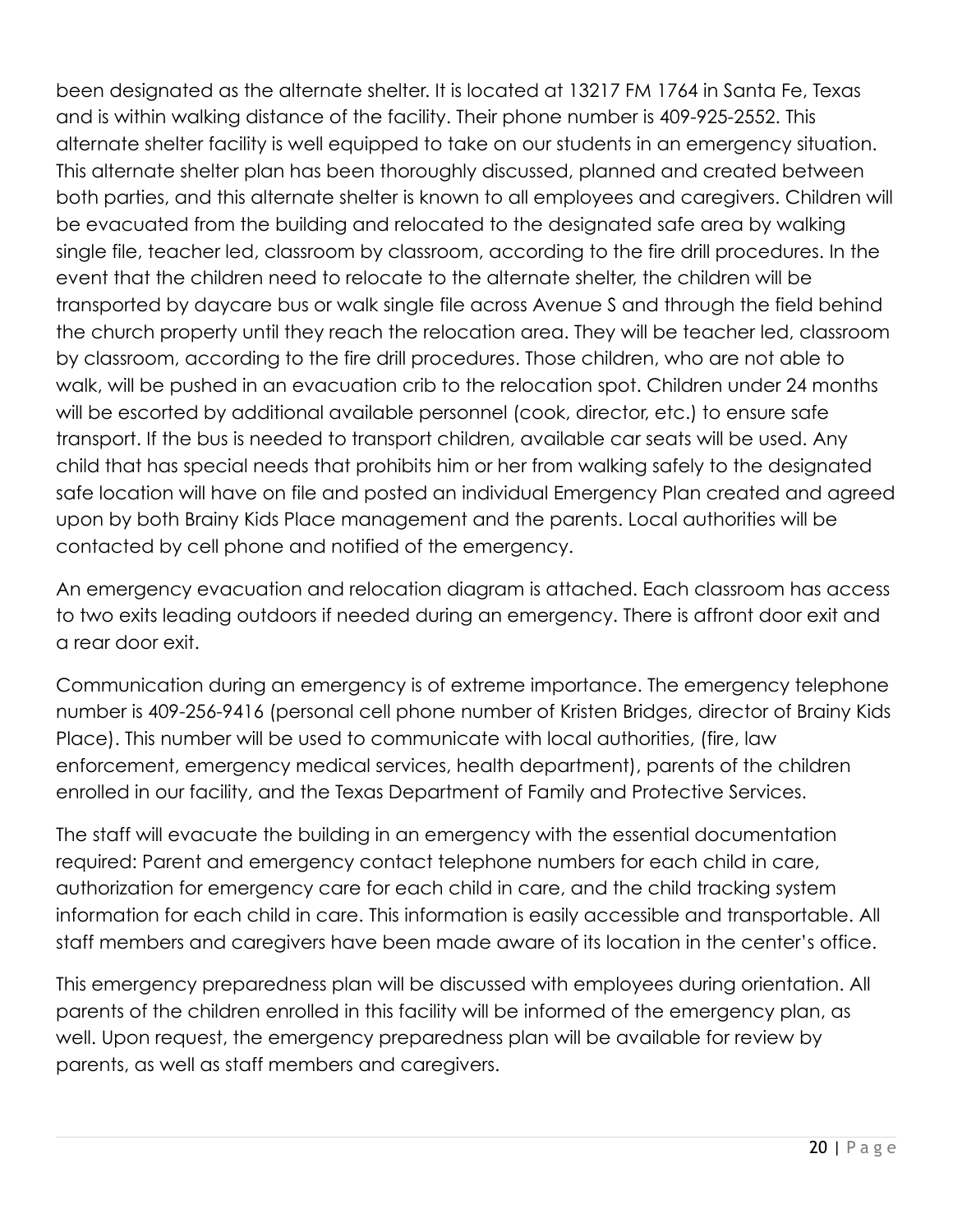The director is responsible for implementing the emergency preparedness plan. Additional employees will also be designated to be in charge during an emergency evacuation and/or relocation that may occur when the director is out of the facility.

Certain components of the center's emergency preparedness plan must be practiced. A fire drill conducted monthly and a severe weather drill is conducted once every three months. These drills must be documented accordingly.

#### **Emergency Evacuation Plan**

In an emergency, the first responsibility of Brainy Kids Place will be to move the children to a designated safe area or alternate shelter known to all staff and caregivers.

In the event of an emergency requiring evacuation of the premises, the following procedures will be followed:

- 1. Children will be evacuated from the building in accordance to fire drill procedures.
- 2. Local authorities will be contacted by cell phone and notified of the emergency.
- 3. The children will be relocated to Aldersgate Methodist Church located at 13217 FM 1764, Santa Fe, Ph. (409) 925-2552. Children will be transported by daycare bus or will walk across Avenue S through the field behind the church property single file, teacher led, classroom by classroom, according to fire drill procedures.
- 4. Children will be accounted for before evacuation by checking the roll and the attendance record information for each individual child. This procedure will also take place upon arrival at the church.
- 5. Parents will be notified immediately, according to the children's emergency records (parent and emergency contact telephone numbers, authorization for emergency care), of the situation and to pick the children up at the relocation area. When parents arrive at the relocation area, they will be briefed on the situation and have any questions about the emergency answered by the director and will be permitted to pick up their child by showing identification and signing out their child(ren) on a paper sign out log that will indicate the child's name, parent/guardian name, and time they were picked up. All children will remain in the custody of center employees until a parent/guardian or designated authorized emergency pick-up has come to pick up the child.
- 6. While waiting for parents to pick up their children or the building to be deemed safe to inhabit again, staff members will engage children in age-appropriate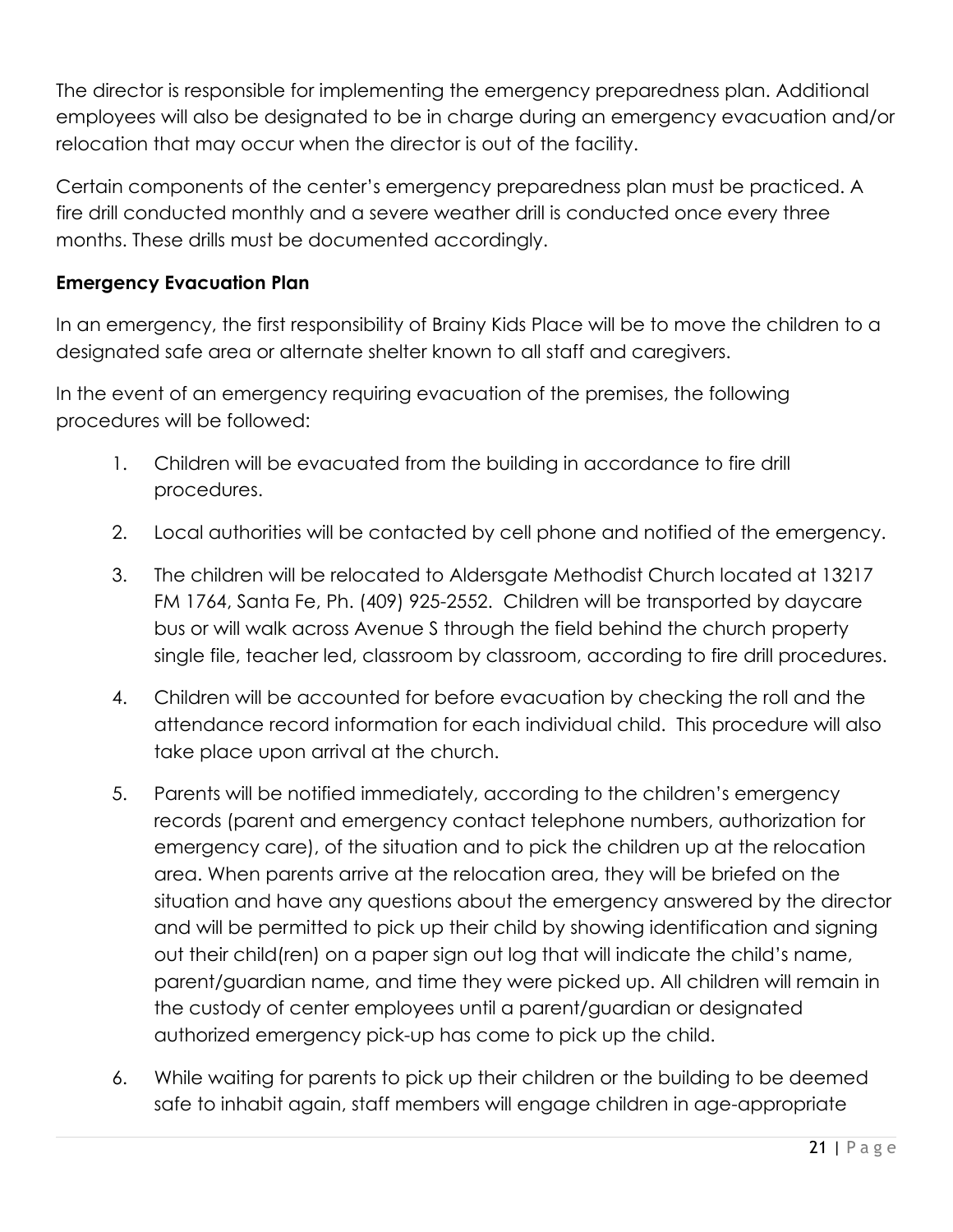games and songs. This will allow children to remain as calm as possible and stay safe. Children will be kept safe and allowed to use the restroom facilities at the church if needed.

Emergency phone numbers:

| Police/Fire/EMS                | 911            |
|--------------------------------|----------------|
| Poison Information             | 1-800-222-1222 |
| Sheriff                        | 409-766-2222   |
| <b>Mainland Medical Center</b> | 409-938-5000   |
| Kristen Bridges, Director      | 409-256-9416   |
|                                |                |

#### **Specific Emergency Response**

#### Fire

In the event of a fire that would put the children at risk, we would immediately evacuate the building. Children would relocate to Aldersgate Methodist Church located at 13217 FM 1764 in Santa Fe (Ph. 409-925-2552). The children would be transported by bus or would walk single file, teacher led, classroom by classroom, according to fire drill procedures. Upon arrival at the church, a head count will be conducted based on the information in the daily tracking system. Parents would then be notified by cell phone of the emergency situation. The director or staff member in charge will have all children's files with emergency phone numbers and pick-up authorization information.

#### Tornado

In the event of a tornado watch, the children would be relocated to the designated safe area inside the building. The situation would be monitored via cell phone, internet, or local television news source. Should the tornado watch be upgraded to a tornado warning, the children would remain at the facility until the warning is lifted. In the event of damage to the building that would put children at risk, we would evacuate to Aldersgate Methodist Church. Children would be transported by daycare or church bus. Once the children have safely arrived at the church, we would immediately take a head count based on the information in our daily tracking system and notify all parents of the emergency situation. The director or staff member in charge will have all children's filed that contain emergency contact numbers and authorization for pick up.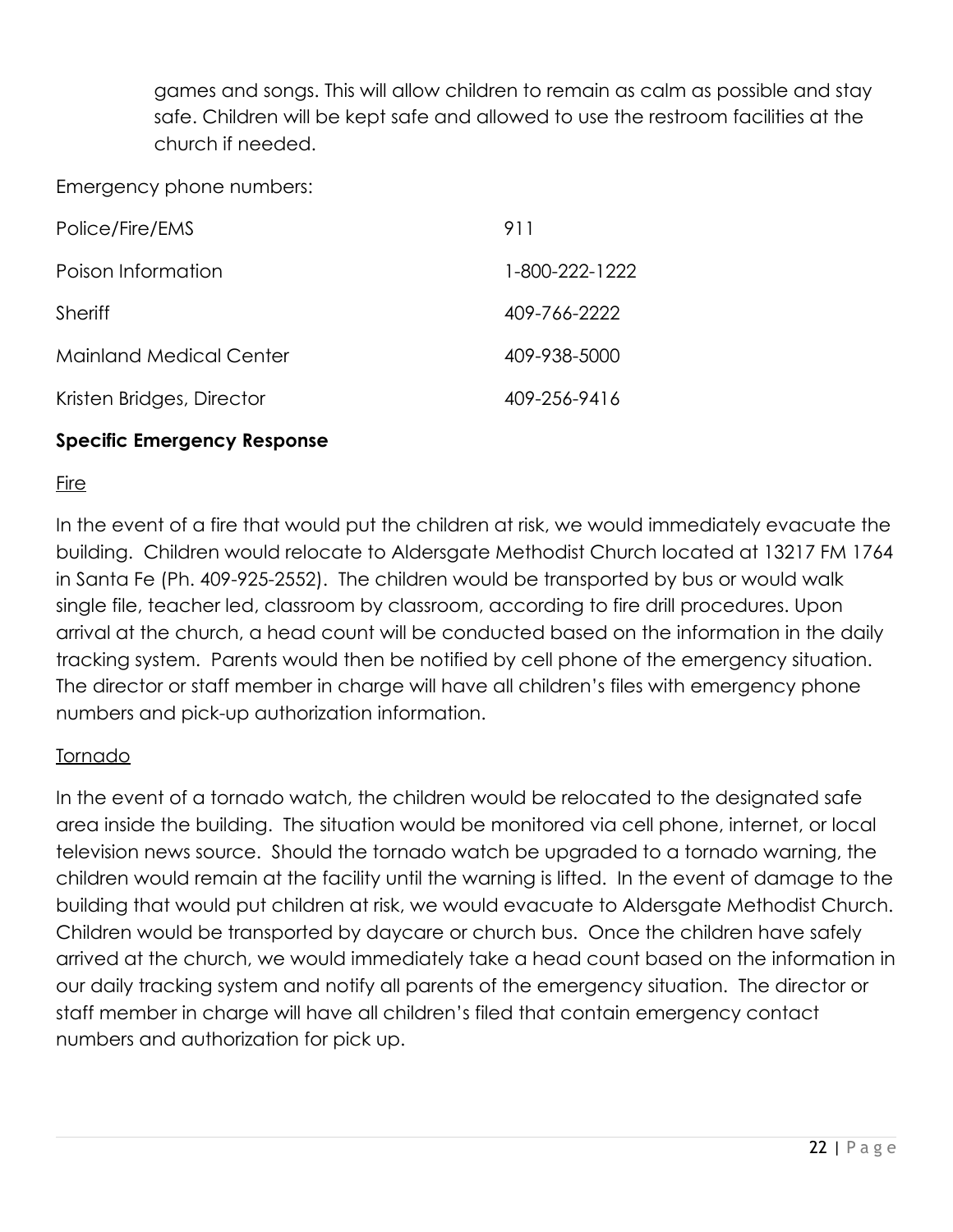### Flood

In the event of a flooding situation that would put the children at risk, we would immediately evacuate the building. We would relocate the children to Aldersgate Methodist Church. Upon arrival at the church, a head count will be conducted based on the information in the daily tracking system. Parents would then be notified by cell phone of the emergency situation. The director or staff member in charge will have all children's files with emergency phone numbers and pick-up authorization information.

#### Hurricane

In the event of a hurricane situation, we would follow the Santa Fe ISD weather closure plan. Parents will have ample time to pick up their children. The center will have ample time to prepare for a hurricane weather event. We will remain closed until the hurricane situation is over and will reopen for business when the Santa Fe ISD reopens for school attendance. Should there be damage to the building that would put the children at risk, the facility would remain closed until further notice. The insurance company would be contacted immediately, and the director and staff members will keep all parents up to date of the situation.

#### Medical Emergencies

In the event of a situation that would require an ambulance to be sent to the center or a child that would need to be taken to the hospital or clinic, the parents of the child would be contacted immediately. If being transported to a hospital or clinic by director or designated staff member, a personal vehicle will be used. The child's file with emergency numbers and pertinent information will be in possession of the director or designated staff member.

#### Communicable Disease Outbreak

In the event of communicable disease outbreak emergency, we would immediately notify the Texas Department of Health and adhere to their rules and regulations. TDFPS would also be notified in compliance with Minimum Standards. The child will immediately be removed from the center, and all parents of the children enrolled will be made aware of the situation by a phone call or a letter sent home. We will be watching closely for symptoms, we will enforce good, general hygiene (hand washing, covering when coughing and sneezing, sanitizing toys and equipment) and will remain in constant contact with the health department and keep parents informed with up-to-date information. The infected child will only be allowed to return to school with clearance from the health department and the child's personal physician.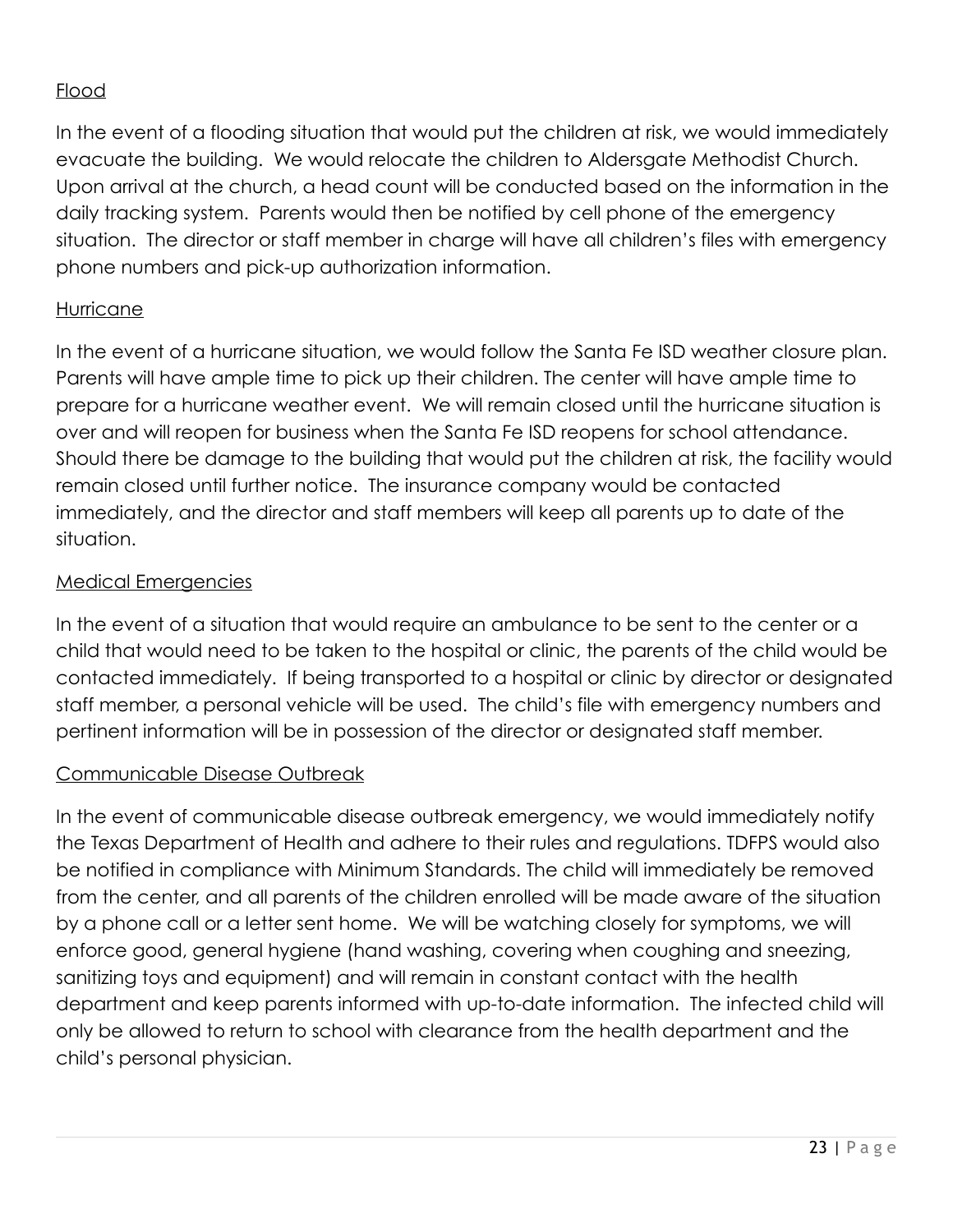### Chemical Spill

In the event of a chemical spill that would directly affect the children in our center, we would relocate to the safe area inside the building, turn off all air conditioning units, and get updated information from a local news source and shelter in place until the situation has been resolved. Parents would be notified of the emergency shelter in place until the situation has been resolved. Parents would be notified of the emergency.

#### Intruder with Weapon

In the event of a situation that would involve an intruder with a weapon, the police department would be called immediately. All staff members would be diligent in their efforts to keep the children calm, and parents would be notified of the emergency situation as soon as possible.

#### Explosion

In the event of an emergency situation that resulted in an explosion that could directly affect the children enrolled in our center, we would shelter in place, turn off all air conditioning units, and get up-to-date information via cell phone, internet, or local television news source.

### **Taxes**

Brainy Kids Place will furnish parents with a printed statement of the year's child care costs no later than January 31 for tax purposes. One statement per family will be provided. Additional copies will be provided at a cost of \$5.00 per copy.

### **Pest Control**

It is required that childcare centers to post the use of pesticides prior to treating. Our school is treated the first Friday monthly. Extenuating circumstances may require unplanned treatments. To confirm treatment dates or methods, please speak to the front desk.

## **Discontinuing Enrollment and Dismissal Policy**

Parents may withdraw their child(ren) from Brainy Kids Place by giving a 2 week written notice of intent to withdraw . Charges are incurred until the end of the 2 week notice. If you choose to re-enroll at a later time, we cannot guarantee there will be space available in the same program. If space is available, another registration fee will be required for enrollment. If no notice is given, charges are incurred equal to two weeks of your regular tuition. If your child is absent for two weeks and we have not heard from you, we will dis-enroll your child. Tuition for those two weeks is charged to your account.

Forms are available at the front desk for withdrawing your children and must be given to a member of management. Notifying your child's teacher does not satisfy the requirement of this policy. Please keep us informed of their enrollment.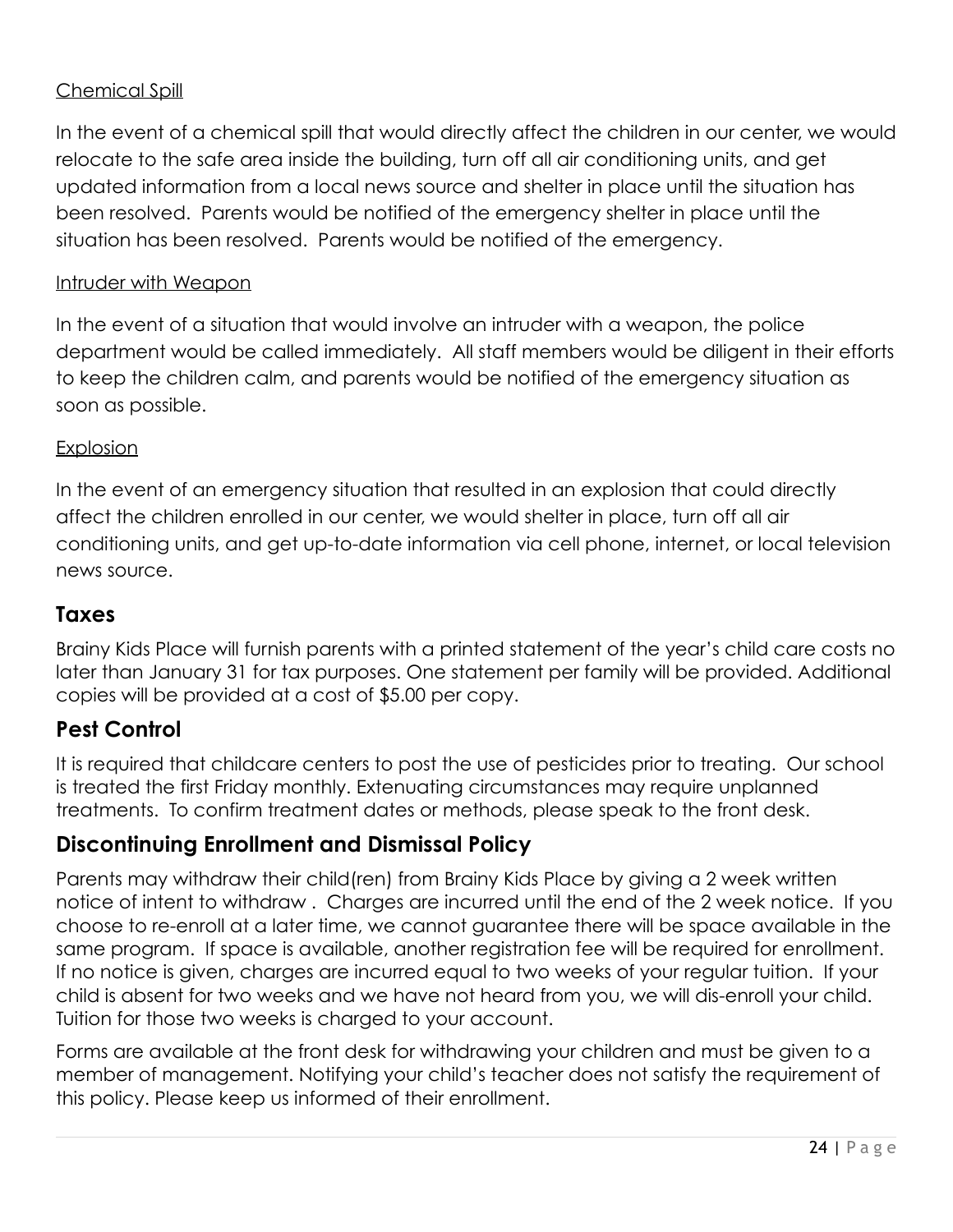We work hard to fulfill the needs of every child and to provide a positive learning experience for everyone. Special needs will be accommodated whenever possible. If you feel the need to withdraw your child due to a problem, please address the matter with management before doing so to allow us the opportunity to resolve the issue.

We reserve the right to ask parents to make alternative arrangements for care if it is determined that a child's needs cannot be met, or the child has not adjusted to group care.

In the event that behavior becomes disruptive to the program or becomes a problem that poses an unsafe situation for the child or other children in the class, alternative arrangements will be required.

If you, as a parent, are uncooperative in completing and returning forms (including immunization and physician statements), fail to pay your tuition on time, repeatedly fail to pick up your child on time, fail to follow any state or county regulation, fail to follow any Brainy Kids Place policy or procedures, knowingly bring your child ill to the center, give false information to staff either verbally or in writing, or if there are consistent child-rearing style differences between the parent and provider, it may be necessary to dismiss your child from care.

Any and all personal belongings must be picked up from the center within one week of the child's last day of enrollment. After that time, all items will be donated or otherwise disposed of.

## **Standards of Care**

We are licensed by the Texas Department of Family and Protective Services and meet or exceed all licensing requirements. Our license, as well as the Director's License, is always displayed in the front lobby. A copy of the minimum standards is available at our school for parents to review. A copy of our latest inspection report from licensing is always posted and also available for parents to review. Please ask the front desk staff for location of these items if you would like to review them.

For information about local day care licensing offices and to view the minimum standards online look on the HHS website at: https://hhs.texas.gov/ or call the local Family and Protective Services at 713-287-3238 or call 1-800-862-5252.

We monitor the United States Consumer Product Safety Commission recall list to ensure there are no unsafe products present in the center. We file those recalls relating to children, in a binder in the lobby for parents to review. You may access these recalls yourself at www.cpsc.gov.

Children will be observed at drop off and throughout the day for signs of illness or injury. During drop off, please inform your child's teacher of injuries from home or illnesses in the household. Health checks will be conducted on children appearing/complaining of discomfort. Appropriate steps taken will include checking the child's temperature and visually observing the child for injuries, rashes or any area of concern.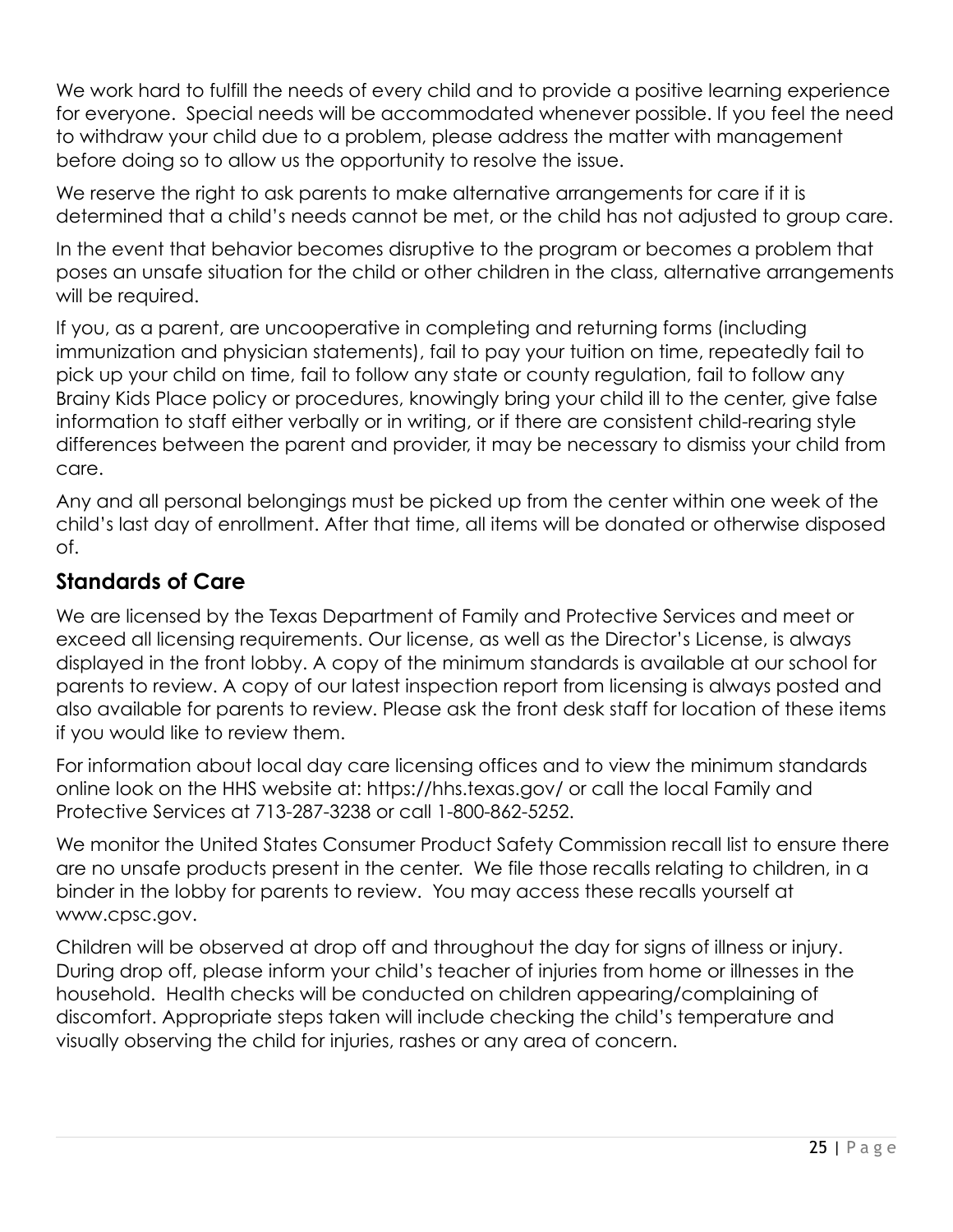# **Right to Privacy**

Brainy Kids Place maintains confidentiality and respects the families right to privacy. All enrollment documents, medical information, assessments, and photos are considered protected and only used by Brainy Kids Place staff unless the parent gives permission for the release of such items to a third party. Video cameras are for internal use only and footage is not able to be released under any circumstances. However, when we have reason to believe that a child's welfare is at risk, we are required to share confidential information with agencies. In the event a parent does not wish for his/her child to be photographed, they may indicate this preference on the enrollment form.

Employees are prohibited from disclosing information to any person about any child that he/ she is not legally responsible for. This includes behaviors and/or consequences, family information, enrollment status, etc. Parents who are found to be illegally obtaining information and/ or records of children that are not their own, will be dismissed from the center and reported to the authorities.

In cases where family members are in conflict with one another, we shall work openly, sharing our observations of the child, to help all parties involved make informed decisions. We shall refrain from becoming an advocate for one party.

## **Prevention of Communicable Diseases**

For the safety of our students, all employees are recommended to obtain a Hepatitis A vaccine, Pertussis vaccine, and an annual flu shot in accordance to recommended CDC adult vaccine schedules. Employees are exempt from this recommendation if they have a medical condition identified as contraindications or precautions by the CDC or reasons of conscience, including a religious belief. If an employee believes they are exempt from this provision, they must provide documentation. For medical conditions, acceptable documentation may include a note from the employee's health care professional providing a statement that the required vaccine is medically contraindicated or poses a significant risk to the health and well-being of the individual. For reasons of conscience, acceptable documentation may include a signed and dated statement from the employee that states the employee is exempt for reasons of conscience, including a person's religions beliefs. Brainy Kids Place prohibits discrimination of any kind, and will not take retaliatory action against any employee that is exempt from the required vaccines. All documentation will be kept in the employees personnel file and will be kept confidential.

Employees that are exempt from or do not follow the recommended vaccines will follow the following protective procedures, such as

- Wearing gloves when handling or cleaning body fluids, such as after wiping noses, mouths, or bottoms, and tending sores;
- Employees with open wounds and/or any injury that inhibits hand washing, such as casts, bandages, or braces, must not prepare food or have close contact with children in care;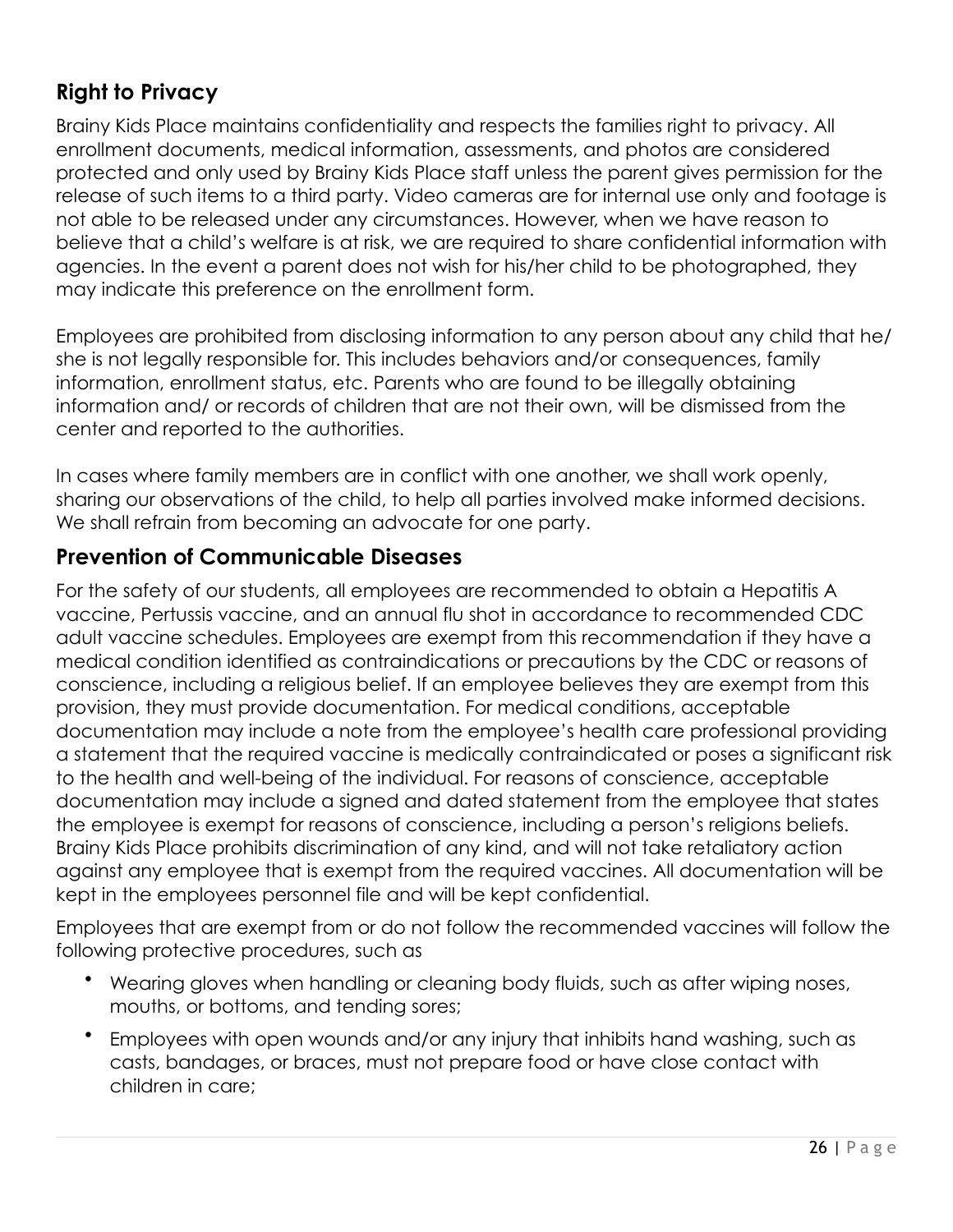- Wearing masks when the employee has respiratory symptoms to reduce the spread of droplets to surrounding areas;
- Wearing masks when taking care of children with respiratory symptoms;
- Removing gloves and washing hands immediately after each task to prevent crosscontamination to other children;
- Excluding the employee from direct care when the employee has signs of illness.

# **Child Abuse and Neglect**

Our employees will complete at least one hour of annual training in child/abuse and neglect focusing on prevention, recognition, and reporting of child abuse and neglect, including (1) factors indicating a child is at risk for abuse or neglect; (2) warning signs indicating a child may be a victim of abuse or neglect; (3) internal procedures for reporting child abuse or neglect; and (4) community organizations that have training programs available to childcare center staff members, children, and parents.

We will increase your awareness and the awareness of our employees on issues regarding child abuse and neglect by routinely sharing information on the types of abuse and neglect, causes of abuse and neglect, the warning signs of abuse and neglect and other related information.

Primary methods of prevention will include the general distribution of information related to child abuse, including how to recognize and report abuse and what resources are available for the prevention, intervention, and treatment of child abuse. We will also utilize services and interventions targeted to high risk families.

We will utilize strategies to coordinate with community organizations who offer services for high risk families. We provide information programs for pregnant women that encourage prenatal care; teach child care techniques, provide home health visits for newborns, and assist parents of children with special needs. We will identify community and faith-based organizations that sponsor food banks and shelter programs. These programs address the lack of resources such as adequate shelter, child care for working parents, appropriate nutrition, health and mental care, transportation, and education. We will also identify organizations that provide aid in prevention through crisis and emergency services, parent education, domestic violence shelters, and health and mental health treatment for victims.

You must take action if you are aware of abuse or neglect. There are two ways it may be reported. Call 1-800-252-5400, the Abuse Hotline toll-free 24 hours a day, 7 days a week, nationwide or make a report through the secure website, [www.txabusehotline.org](http://www.txabusehotline.org). You will receive a response within 24 hours. If this is a life threatening or emergency situation, call your local law enforcement agency or 911 immediately.

### **Smoke-Free Premises**

In accordance with state licensing guidelines, Brainy Kids Place buildings, grounds, vehicles, and playgrounds are smoke-free environments. Please do not smoke on the property or